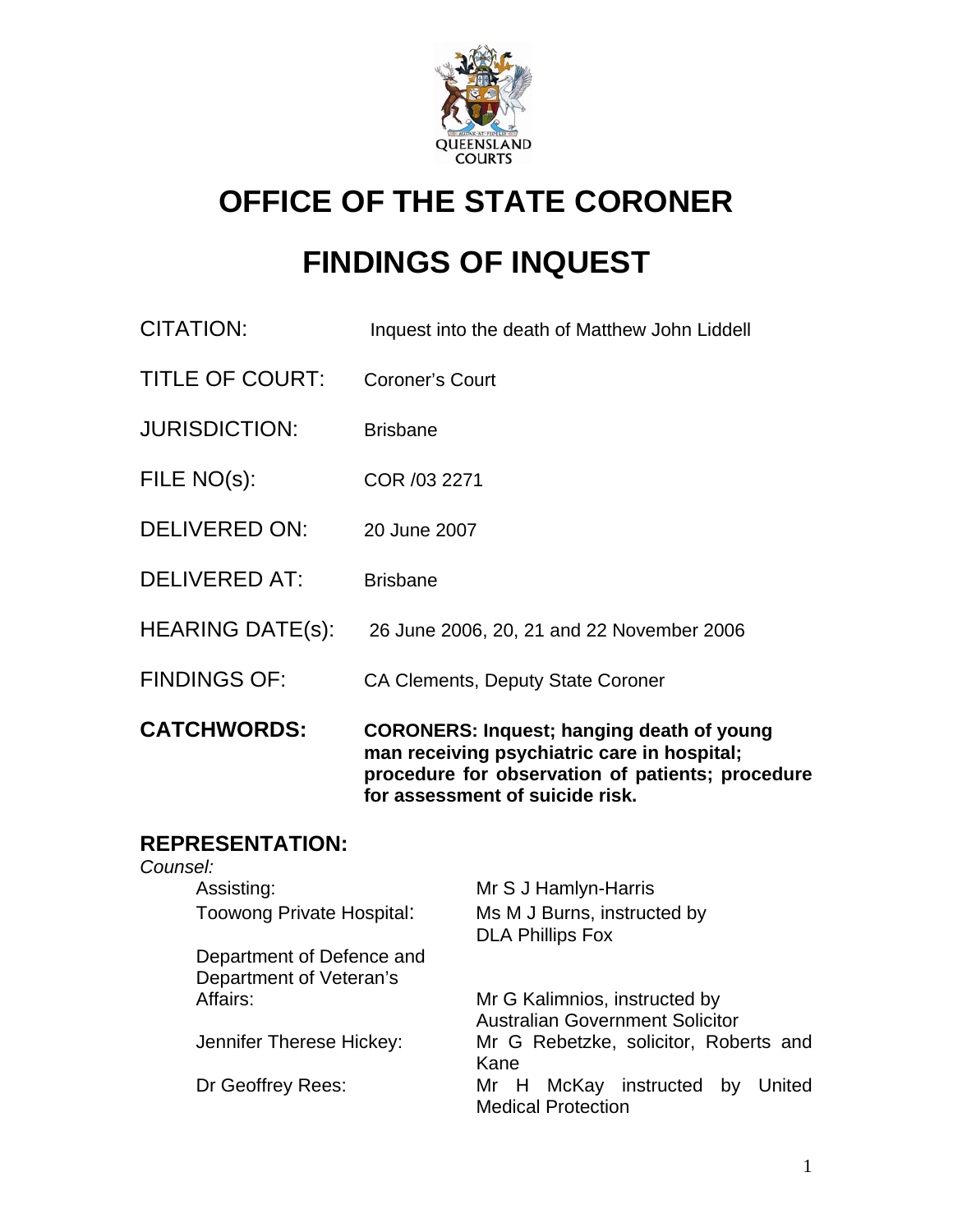# **CORONERS FINDINGS AND DECISION**

# **Introduction**

- 1. This is the inquest into the death and circumstances of death of Matthew John Liddell, who was born on 18 September, 1974. Mr Liddell died on 24 November 2003 at the Royal Brisbane Hospital.
- 2. At about 1.05 am on Sunday 23 November 2003, he was found by a nurse in the bathroom of his room at the Toowong Private Hospital, where he was a patient receiving treatment for a mental illness, with a ligature made of a shoelace around his neck and connected to a shower tap.
- 3. Nursing staff immediately rendered medical assistance until the ambulance arrived at 1.23 am. Medical assistance then continued by ambulance officers together with nursing staff and an intensive care paramedic who arrived shortly after the ambulance officers.
- 4. Mr Liddell was transported to the Royal Brisbane Hospital and arrived there at 2.04 am on 23 November 2003. He was placed in intensive care and was ventilated until 11.15 am on Monday 24 November 2003 when life support was discontinued. A certificate was issued stating that life was extinct at 11.33 am on 24 November 2003.
- 5. Matthew Liddell had joined the Royal Australian Navy in 1993. In 1998, he was serving on the HMAS Westralia at the time of a fire in the engine room resulting in the death of four others. As a result of his experiences at that time, he had been suffering from severe post-traumatic stress disorder and depression, and had been under psychiatric care.
- 6. A Board of Final Medical Survey recommended that Mr Liddell be discharged from naval service as medically unfit and he was discharged on 28 May 2000. This medical board considered Mr Liddell's post traumatic stress disorder and also the continuing effects of a fractured right tibia he suffered in July 1998 and complaints of chest pain but it is apparent from relevant documentation that his post traumatic stress disorder was predominantly the basis of his discharge on medical grounds.

# **Coroners Act 1958 applies**

7. The inquest was conducted pursuant to section 26 of the *Coroners Act 1958* ("the Act") because Mr Liddell's death occurred before 1 December 2003, the date on which the *Coroners Act 2003* was proclaimed. It is therefore a "pre-commencement death" within the terms of section 100 of the latter Act, and the provisions of the *Coroners Act 1958* are preserved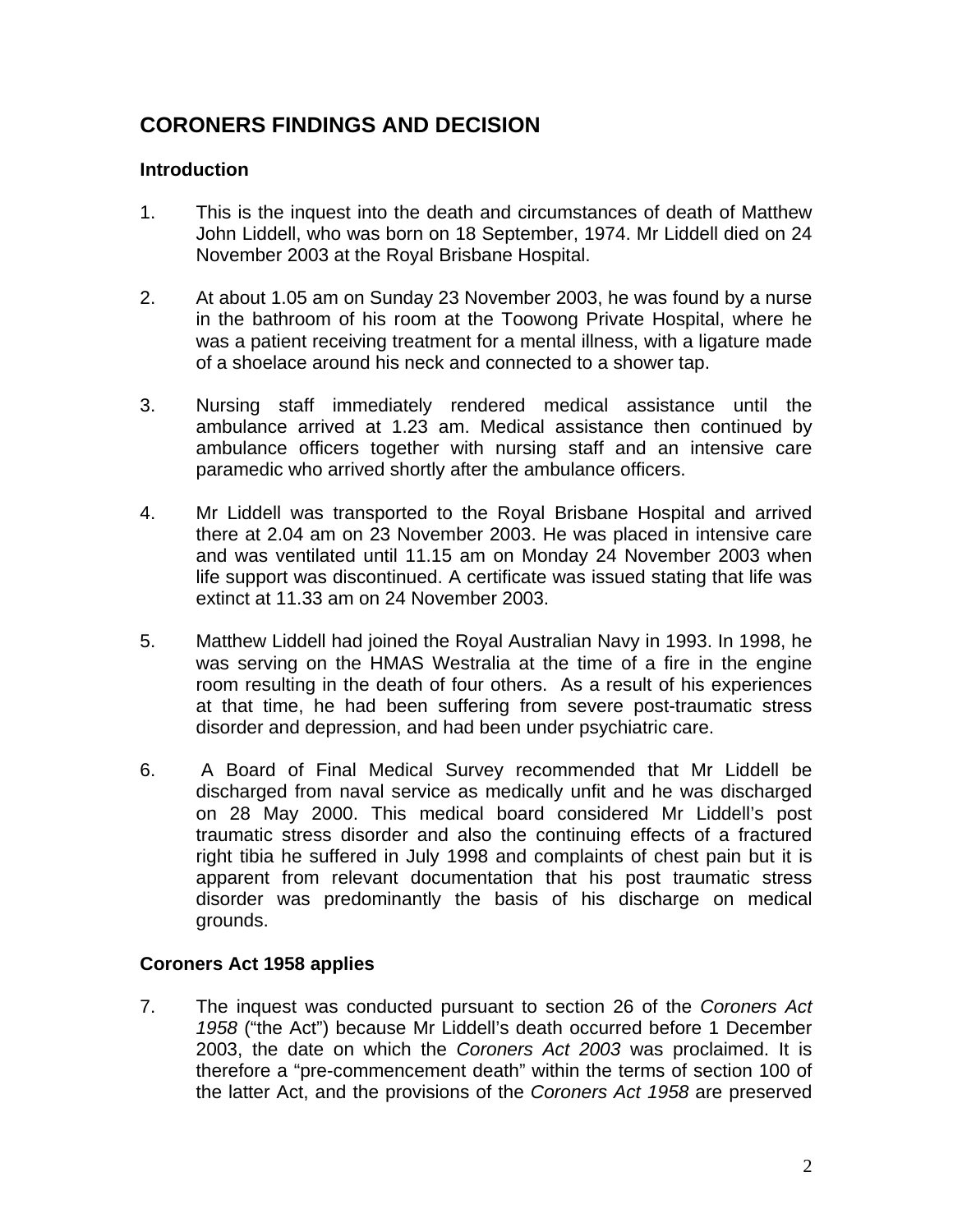and continue to apply in relation to the inquest. I must deliver my findings pursuant to the provisions of that Act. I do so, reserving the right to revise these reasons should the need or the necessity arise.

- 8. The purpose of this inquest, as of any inquest under the Act, is to establish, as far as practicable –
	- the fact that a person has died:
	- the identity of the deceased person;
	- whether any person should be charged with any of those offences referred to in section 24 of the Act;
	- where, when and in what circumstances the deceased came by their death.
- 9. A coroner's inquest is an investigation by inquisition in which no one has a right to be heard. It is not inclusive of adversary litigation. Nevertheless, the rules of natural justice and procedural fairness are applicable. Application of these rules will depend on the particular circumstances of the case in question.
- 10. In making my findings I am not permitted, under the Act, to express any opinion on any matter which is outside the scope of this inquest, except in the form of a rider or recommendation.
- 11. The findings I make here are not to be framed in any way which may determine or influence any question or issue of liability in any other place or which might suggest that any person should be found guilty or otherwise in any other proceedings.
- 12. It has been very hard for Matthew Liddell's family to come to terms with losing him in these tragic circumstances. I express my sympathy and condolences, and that of the Court, to his family and friends in their sad loss.

# **SUMMARY OF THE EVIDENCE**

# *Psychiatric treatment - Dr Rees*

13. Matthew Liddell was a patient of Dr Geoffrey Rees, psychiatrist from 18 May 2000, after being referred by Dr David Crompton, until his death on 24 November 2003. Dr Rees's opinion was that Matthew suffered from post traumatic stress disorder and major depression as a result of his involvement in the Westralia disaster in May 1998. He initially saw Matthew on a sporadic basis, but then saw him approximately once a month during the first half of 2003. In April 2003, Dr Rees prescribed antidepressant medication.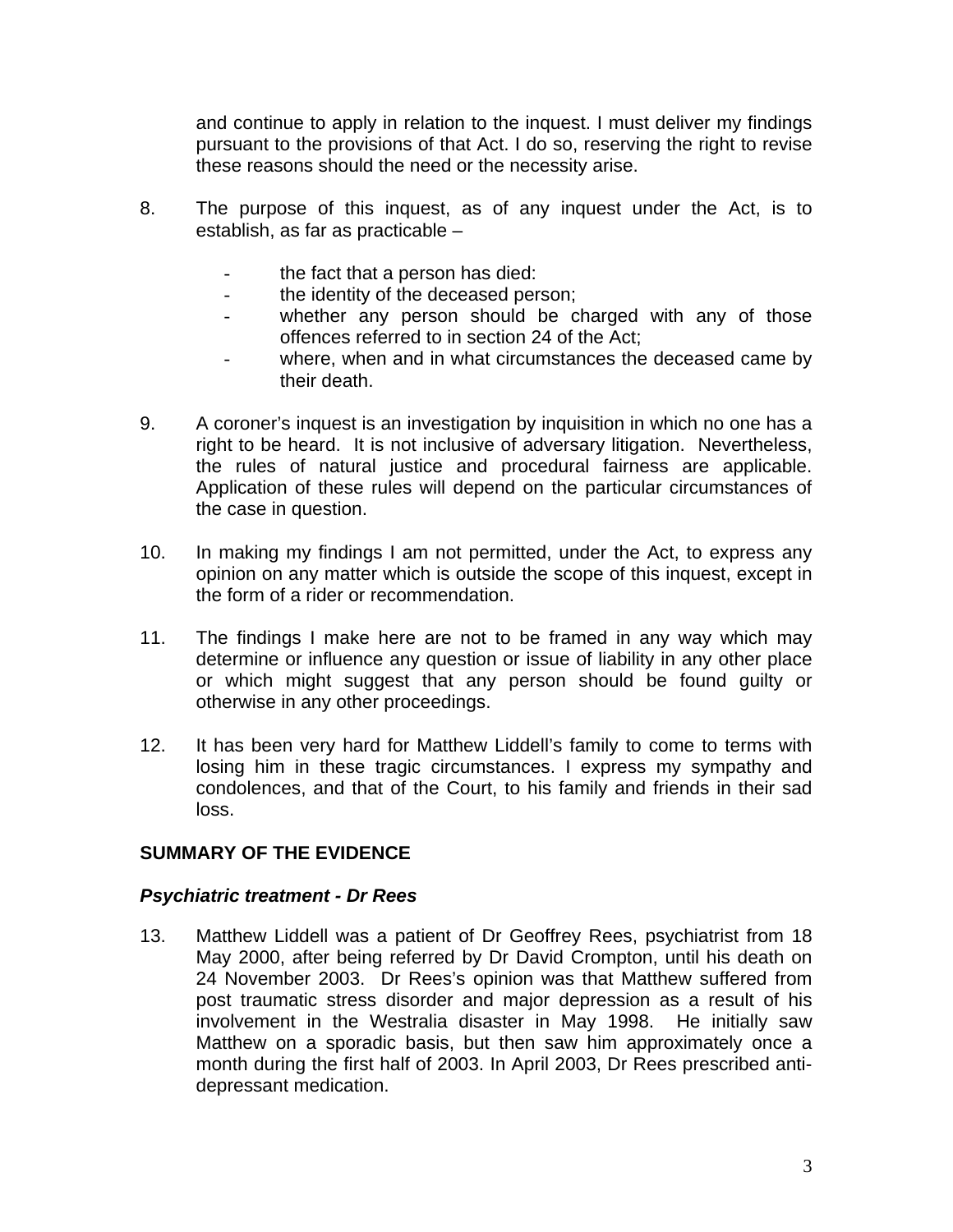- 14. In May 2003, Matthew Liddell was discharged from the Navy on medical grounds and then went on a pension from the Navy due to his condition.
- 15. Dr Rees next saw Matthew on 11 June 2003. Matthew told him that although Dr Rees had prescribed the anti-depressant medication six weeks earlier in April, he had not started taking it because funding for medication was not immediately available from the Military Compensation and Rehabilitation Service (MCRS). Dr Rees wrote to the MCRS to rectify the situation.
- 16. On 9 September 2003, Dr Rees saw Mr Liddell again for the purpose of preparing a report that had been requested by the MCRS. In a report dated 11 September 2003, Dr Rees said that Matthew continued to report a significant symptom burden from his post traumatic stress disorder with nightmares about the Westralia tragedy and other military and naval themes on a nightly basis. He considered that Matthew had yet to gain the full benefit of psychiatric treatment and was not fit to return to work or to a vocational rehabilitation program although he believed that Matthew would be employable in the long term.
- 17. Dr Rees said that despite Mr Liddell's keenness to return to the work environment and his interest in seeking a rehabilitation program in the field of motor mechanics, Dr Rees had grave concerns that he was not currently fit to do so. He noted an earlier attempt at a motor mechanics apprenticeship that Matthew undertook with the Eagers Car Company which ended with him being dismissed as a result of altercations with colleagues. He was concerned that the same sort of contentious work situation might occur again. Dr Rees asked that Matthew be reassessed in a further 6 months time when his fitness to enter a vocational rehabilitation program might be more appropriate.
- 18. In his report of 11 September 2003, Dr Rees also pointed out that Mr Liddell's financial situation was extremely parlous in that he was receiving about \$400 per week of which \$180 was spent on rent:

"In this context, it is extremely important that this man is able to have ready access to suitable psychiatric medications at a subsidised price. Mr Liddell has unfortunately forgone his anxiolytic anti-depressant medication Citalopram as a result of his poverty and I understand that MCRS is able to assist in this by setting up an account at a local chemist so that he may be able to obtain this medication free or at suitable discount."

I understand that Mr Liddell has approached MCRS regards this but due to changes of staff and misunderstandings, so far he has received no satisfaction in this regard. Certainly I believe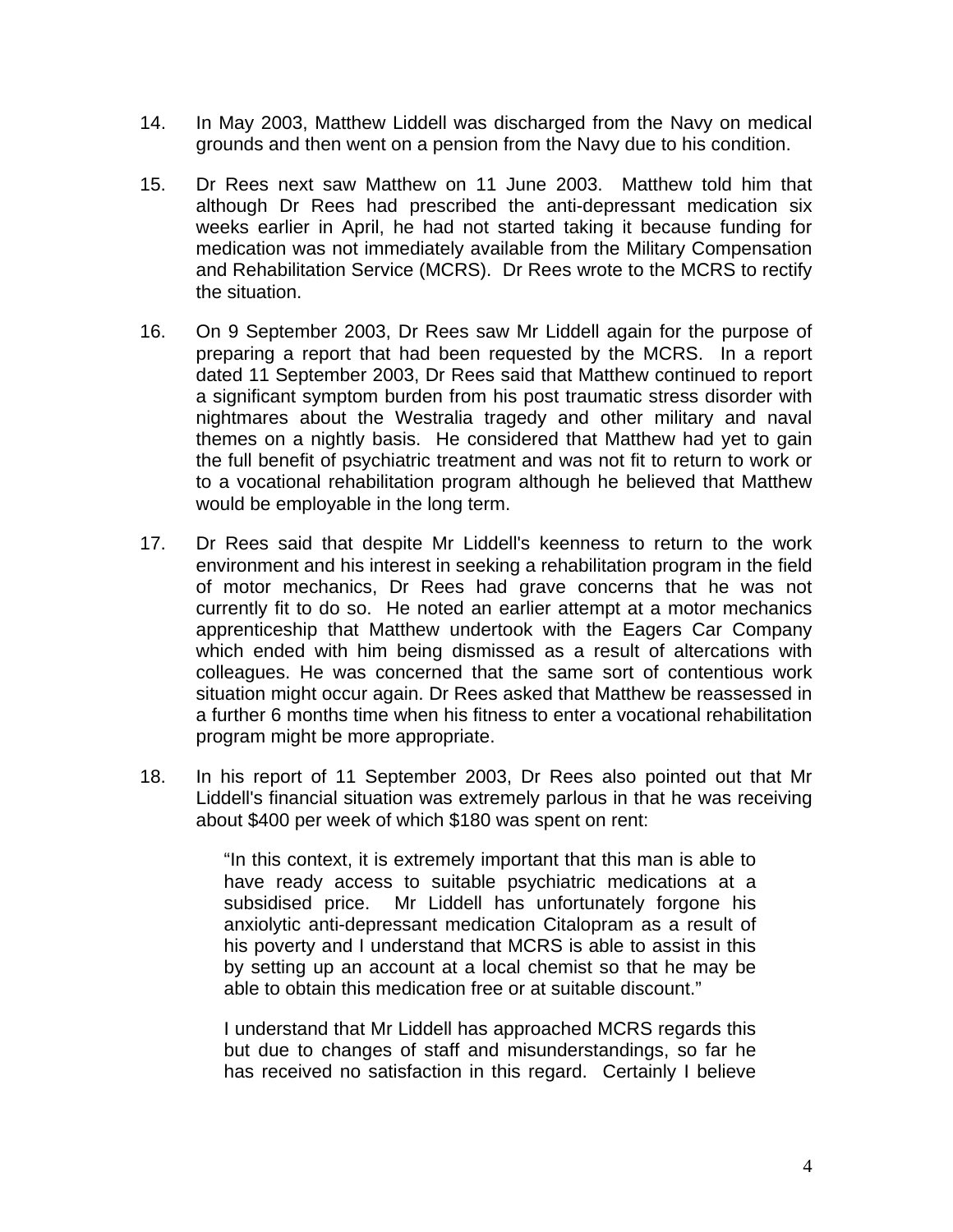that this would enhance his clinical progress significantly and make this man's burden of anger and frustration somewhat less.

His current medications remain Citalopram 20 mg mane and Temazepam 10 mg nocte alternating every second week with Zopiclone 7.5 mg nocte."

#### *Admission to Toowong Private Hospital*

- 19. On 8 November 2003, Dr Rees was contacted by Matthew's family who were concerned about his state of mind. In consultation with them, Dr Rees arranged for Matthew to be transported by ambulance from his parents' home near Tin Can Bay, via Gympie Hospital, to the Toowong Private Hospital and admitted for treatment. At that stage, Matthew had presented showing suicidal intentions after separating from his de facto wife, who had filed a domestic violence order against him which was concerning him greatly. Dr Rees was informed that Matthew had ceased his anti-depressant medication about one month before this admission, at the time of the separation from his de facto wife. He also reported missing greatly his baby daughter, Imogen, as a result of the domestic violence order. Imogen was born in May 2003.
- 20. The Toowong Private Hospital is a 54 bed acute psychiatric facility. It is not a secure unit, and doors are not locked.
- 21. In hospital, Matthew continued under the care of Dr Geoffrey Rees. Dr Rees visited him on almost a daily basis and again started him on an antidepressant. After he showed signs of improvement, Dr Rees approved him going on weekend leave into the care of his sister Michelle Campbell, who lived at Crestmead and had visited Matthew during the time that he was in the Toowong Private Hospital.
- 22. The first weekend leave was overnight from Saturday 15 November 2003 until the evening of Sunday 16 November 2003. This had apparently gone well, and on his return to the hospital Matthew was noted to be interacting well with nursing staff and told them that he had had a good leave and was feeling very relaxed.
- 23. Dr Rees last saw Matthew on Thursday 20 November 2003. On that date he presented as much improved and not suicidal, but still having nightmares. He was still on his medication. He remained angry with his de facto wife over the loss of access to his daughter. Week-end leave was again approved, from Friday 21 November 2003 to Sunday 23 November 2003.
- 24. On Friday 21 November 2003, a member of the nursing staff told Matthew that Dr Rees would be at the hospital at 7.30pm to see him, but Matthew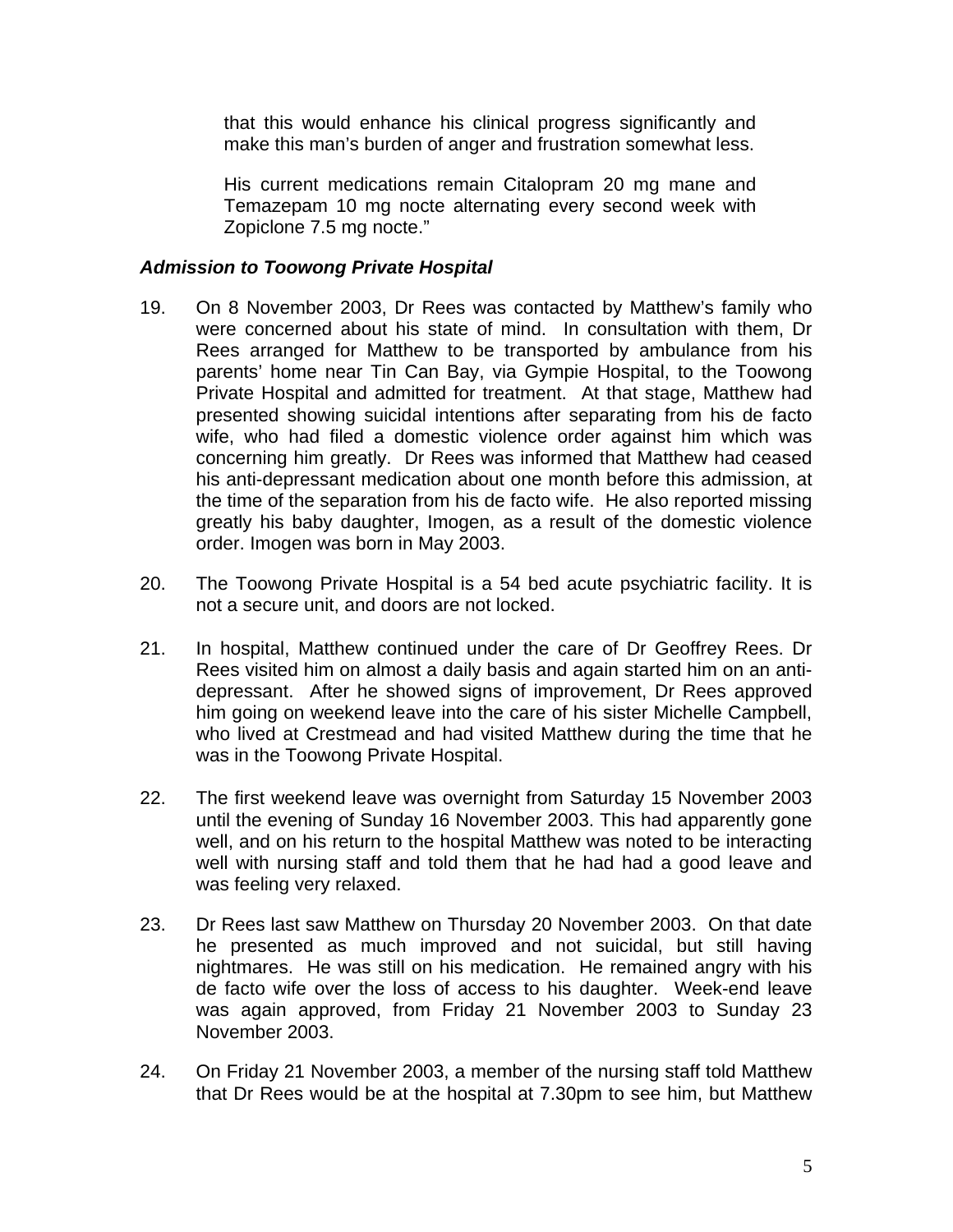said he would not be there as he was leaving for weekend leave with his sister at 7.00pm. Dr Rees was contacted and had agreed that he would then see Matthew on the following Monday. Matthew left the hospital in the company of his sister at 7.00pm.

#### *Early return from leave*

- 25. On the afternoon of Saturday 22 November 2003, Michelle Campbell brought Matthew back to the hospital early at his request.
- 26. Earlier that day, Ms Campbell had observed Matthew's condition to deteriorate while he was in her care at her home. He appeared very withdrawn and pre-occupied with the police investigation into the alleged breach of the domestic violence order. On the Saturday morning, he spoke by telephone from Michelle Campbell's home with a police officer in Tin Can Bay and after that became very withdrawn and depressed and in the afternoon asked to be taken back to the hospital instead of waiting until Sunday night. He also spoke on the telephone to Dr Rees, who attempted to reassure him.
- 27. Dr Rees's evidence was that on the Saturday morning, Matthew telephoned him to express concern that police wished to interview him regarding the domestic violence order. Matthew was concerned that he might be imprisoned without a bail hearing. Dr Rees reassured him that this could not happen, and that in any case he remained a patient of the Toowong Private Hospital and no interview would occur until Dr Rees said that he was well enough.
- 28. Ms Campbell drove Matthew back from her home at Crestmead, dropping him off at the Toowong Private Hospital about 3 pm. After waiting for him to go inside, she returned home, but she continued to worry about the behaviour she had observed in him during the day. At 7.09 pm she telephoned the hospital to inform them of her concerns and spoke to a female nurse on duty, told her that Matthew was depressed and asked her to make sure they watched him and kept an eye on him. Ms Campbell says that the nurse laughed and said that Matthew was happy and watching the football. She felt reassured by this.
- 29. At about 8.03pm, Michelle Campbell received a text message on her mobile phone from Matthew, expressing hostility towards his former de facto.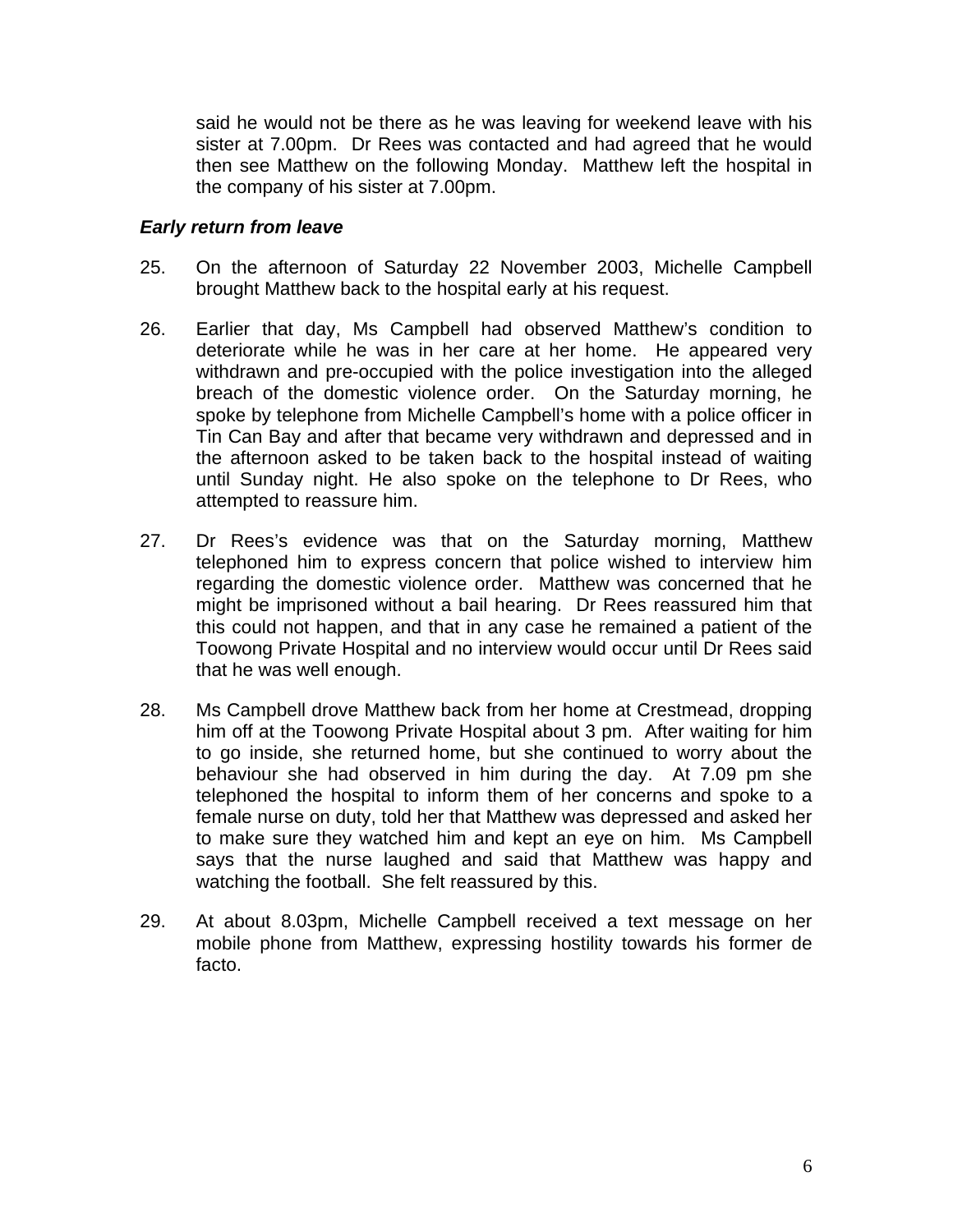# *Evidence of the nursing staff*

#### *Registered Nurse Hickey*

- 30. Registered nurse Jennifer Therese Hickey was working on an afternoon shift on 22 November 2003 from 3.00pm until 9.30pm. She was in the nurses' station at the hospital when Matthew returned from weekend leave and recalled that he appeared angry and distressed.
- 31. The nurse in charge of the afternoon shift, registered nurse Liz Fountain, received Matthew when he arrived. Because Matthew had come back early from weekend leave, he had not been allocated to any particular nurse's list for that shift. Ms Fountain then allocated Matthew to Ms Hickey's patient list. Matthew was informed of that fact, and he then went to his room.
- 32. Ms Hickey engaged Matthew in a one to one conversation shortly after he had arrived back at the hospital. Matthew "ventilated" the issues which had led to his return to hospital and his feelings of anger towards his former de facto and family. Ms Hickey estimated that this conversation would have gone on for about 35-45 minutes. Initially, Matthew was quite hostile and dismissive of her, although physically calm and not outwardly aggressive. It took some time before she was able to develop rapport with him in order to discuss the stressors he was experiencing which had led to his return to the hospital. He identified as key stressors a domestic violence order that his ex-partner had taken out against him which he felt was unfair, and conflict in his relationship with his family members and in particular his sister, although Ms Hickey was unable to recall actual details of this conflict.
- 33. Ms Hickey also made the following note in Matthew's hospital chart in relation to this conversation:

"Homicidal + suicidal thoughts. Reports feeling safe in hosp. Resistive to reframing events or negative thinking patterns."

- 34. Ms Hickey recalled Matthew telling her that part of the reason he had come back to hospital was that he felt safe in the environment there. She carried out a risk assessment, which involved asking a number of questions to explore his level of risk. By the end of their conversation, Matthew was a lot less angry and she felt she had gained some rapport with him.
- 35. Ms Hickey added a further note in the hospital chart, which she thought would have been towards the latter part of the shift, in which she recorded that he was settled in the unit, socialising with co-patients and was reactive and interactive. In evidence, Ms Hickey explained that Matthew was socialising with co-patients in the courtyard, and she observed him to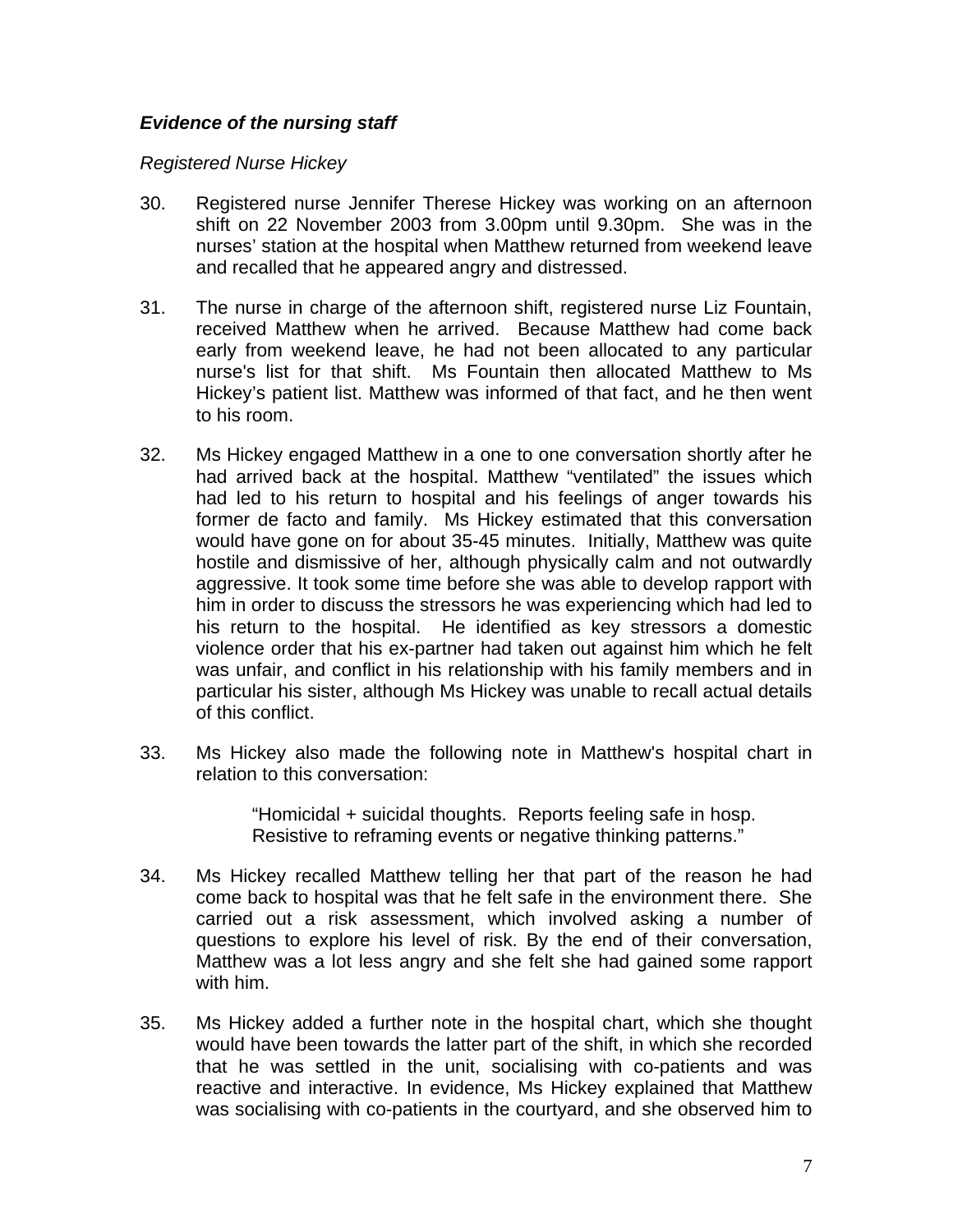interact with everyone who was watching the World Cup Rugby match that evening. Although she did not specifically recall, Ms Hickey believed that in accordance with her usual practice, she would have relayed the information on Matthew's medical chart to night shift nurses Carol Austin and Jenny Hanley at handover before her shift ended at 9.30pm.

- 36. Ms Hickey said that the hospital had now introduced a form to be completed as a risk assessment tool, which was now used particularly when a patient was admitted. The form guided nursing staff through a number of issues in relation to risk assessment. It was not in use in November 2003, but Ms Hickey said that it contained the key issues of risk assessment that she would cover without the tool. Her approach to risk assessment had not fundamentally changed with the introduction of the form. Ms Hickey said that this method of risk assessment had been part of the core practice she had used for some fifteen years, and she had used it thoroughly with Matthew after his early return from leave.
- 37. On the night of 22 November 2003, there were 32 patients and three registered nurses on duty on the night shift. Level 1 registered nurse Carol Ann Austin and Level 1 registered nurse Jenice Irene Hanley were each working a ten hour shift starting at 8.45pm. Another Level 1 registered nurse, Tricia Gaye Simpson, commenced work at 10.30pm on an eight hour shift. Ms Hanley was the allocated nurse in charge that night.

# *Registered Nurse Austin*

- 38. Ms Austin started work at 8.45pm. There was a hand over from the afternoon shift nurses to the night shift nurses from about 8.45pm until about 9.30pm. Ms Austin could not specifically recall the handover, but she was aware that Matthew Liddell had returned early from weekend leave earlier in the day, and remembered being told at some stage that he had been angry and distressed when he came back to the hospital. As a result, she made a conscious decision to keep an eye on him during the evening. From her experience patients frequently come back early from leave and that in itself is not cause for concern. Ms Austin had not had much contact with Matthew Liddell before that evening, but could remember one occasion a few nights before when she gave him his medication at night. On that occasion, he spoke to her about a domestic violence order his partner had taken out against him and was quite angry about that.
- 39. Ms Austin said that she and Ms Hanley had been working night duty for about five or six years together and, once the handover was completed, they liked to circulate among the patients and keep an eye on them and in particular on any patients who may have been distressed during the previous shift.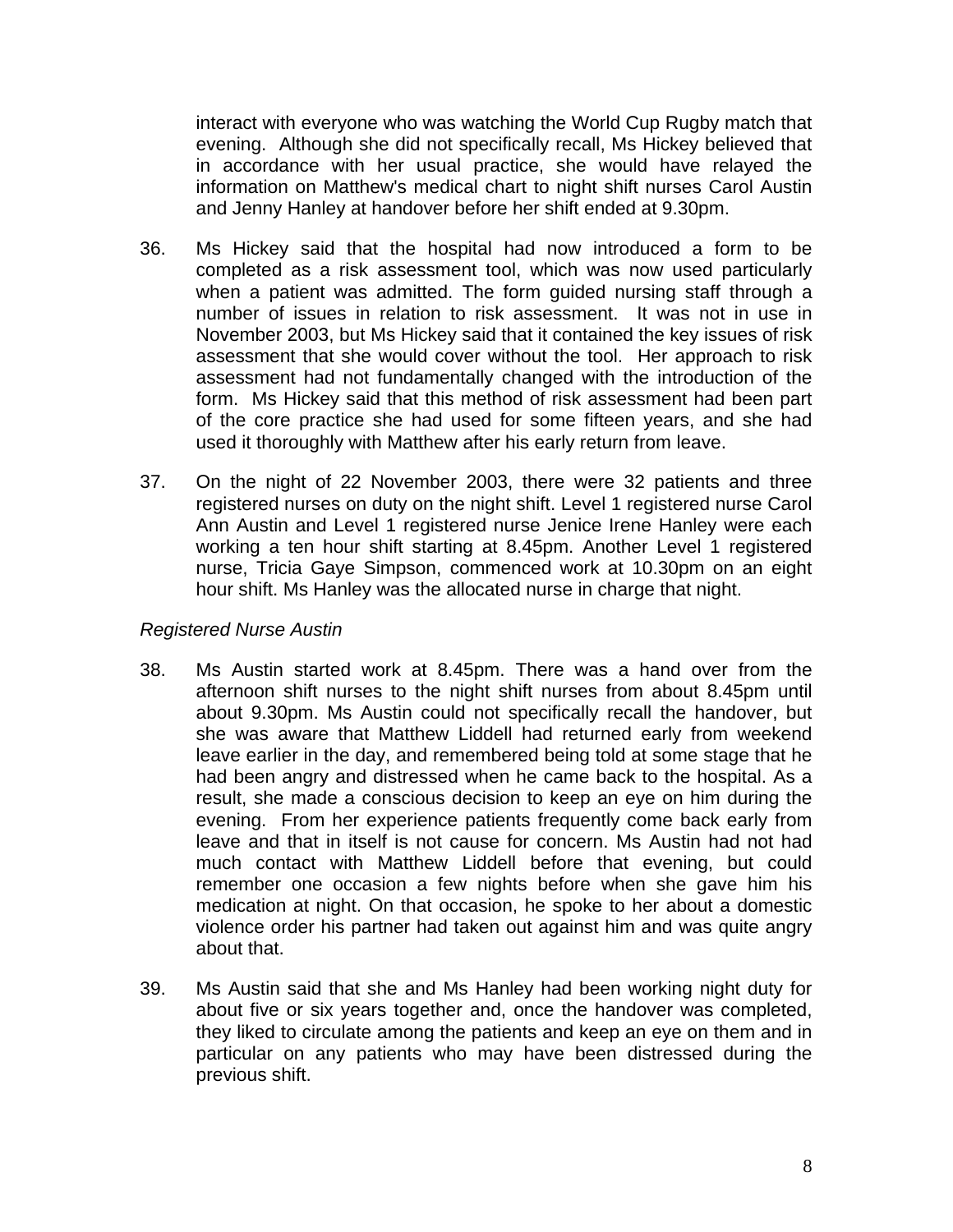- 40. That evening, she saw Matthew in one of the two TV rooms watching the Rugby World Cup grand final with other patients. She said there was a lot of camaraderie in the room and she particularly noticed Matthew's demeanour which she described as "very … cheerful, very relaxed … no tension evident in him, quite happy looking". That was nearly at the end of the football match. After the football, she noticed Matthew go out into the courtyard from the TV room and estimated that he would have been there for a couple of hours at least, and she was able to inconspicuously keep an eye on him. The courtyard was just outside the door of the nurses' station. Matthew seemed quite calm and was not displaying any anger or tension that she could see. He was with a female patient and seemed quite natural and calm and quite relaxed with her. They appeared to be talking with each other, with no signs of agitation from him.
- 41. At about 12.30am, Matthew and the other patient he had been talking to came in from the courtyard together to get their medication before going to bed. Ms Austin first gave the female patient her medication at the medication room. Matthew waited a few steps behind her, and after she left, Ms Austin asked him "Do you want your sleepers?". He "lightheartedly shrugged" and said "alright, yeah." or "whatever", and took the tablets in front of her. Ms Austin described his demeanour at that time as "contented and calm and cheerful, but not overly elated … not at all unhappy". She did not sense any tension about him and thought that the patient he had been speaking to had helped him with the issues that were concerning him earlier in the day.
- 42. Matthew took his tablets in front of Ms Austin and then walked off in the direction of his room. His room was number 13, which was about twothirds of the way down the corridor, and it would take him a minute or two to get there. Ms Austin estimated that Matthew went to his room at about 12.40am.
- 43. Ms Austin explained that routine hourly observations of patients in their rooms commenced from 11.00pm. There were three nurses on duty and as there were three corridors, they each took one corridor on the observation rounds. That night Ms Austin was checking the corridor of rooms that included Matthew's room.
- 44. She started the observations at 1.00am. When she got to Matthew's room, room 13, the lights were still on in the room and she could see that his room mate, Pete, was sitting in bed listening to music on his headphones. Of the two beds, Matthew's was the bed closest to the door. She noticed that it was dishevelled and had a packet of "Starbursts" and a packet of cigarettes on it. She asked Peter, "Where's Matt?". He said that Matthew was in the shower and then added, almost as an afterthought, that Matthew had been in the shower "for a fair while". She then knocked on the bathroom door but there was no response. She called Matthew's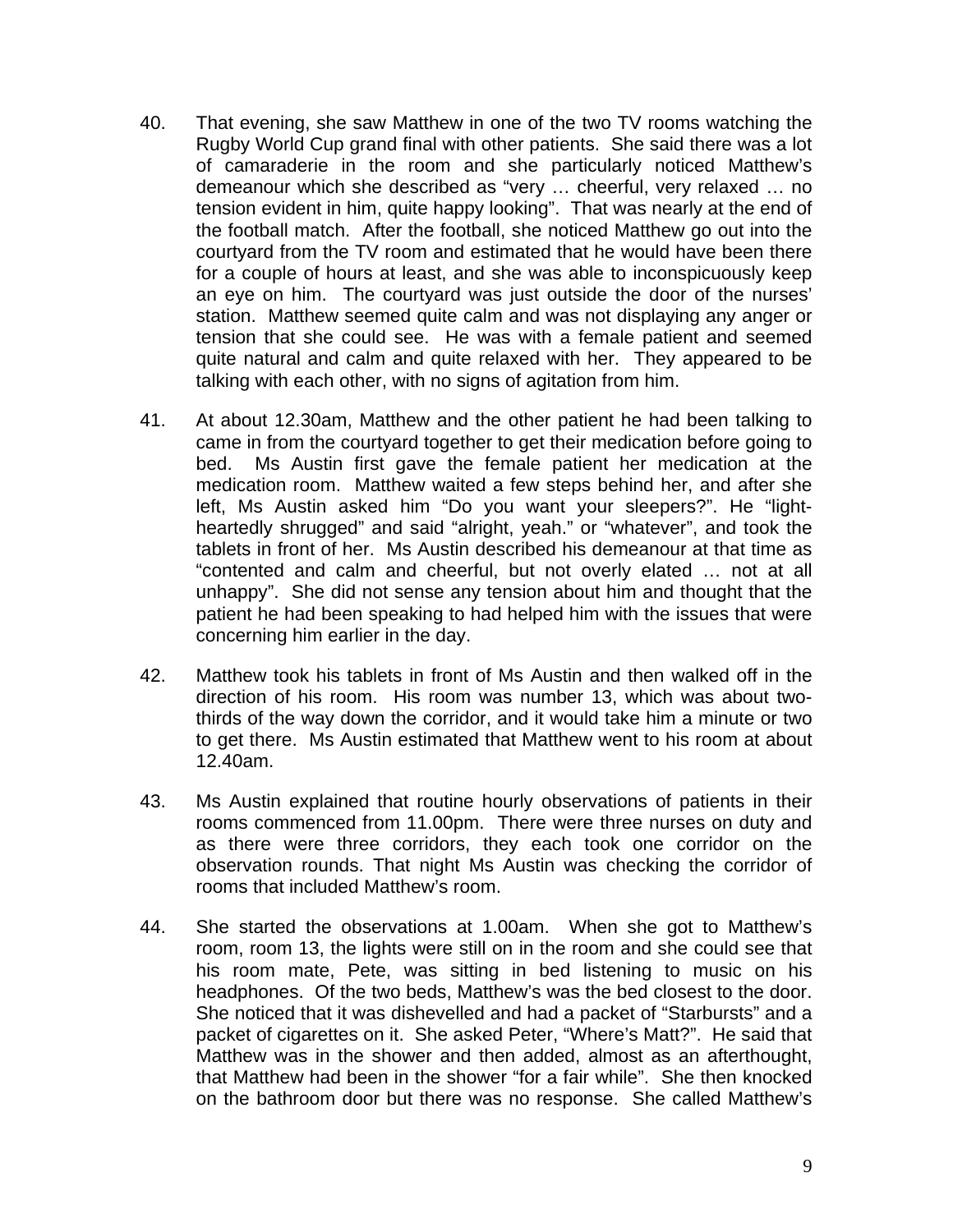name and again had no response. She then opened the door and called again. She could see Matthew sitting slumped on the floor, but could not see all of him because the shower curtain was between them. The shower was on and she thought that Matthew must have fallen asleep in the shower. She again called his name in order to try to wake him, but when she received no answer, she pulled back the curtain and saw that Matthew was sitting naked on the shower floor with his back against the wall of the shower where the taps were. She then saw the ligature around his neck and immediately pressed the emergency buzzer on the wall of the bathroom.

- 45. Ms Austin then turned the shower off, closed the door and told Pete not to go in. She ran out of the room towards the nurses' station and at that stage met Jenny Hanley who was running towards her in response to the alarm. They both raced into the nurses' station, where Jenny grabbed the ligature knife (a special emergency knife which will not cut skin) and threw it to Ms Austin.
- 46. Ms Austin then ran back to Matthew's room. She could see that his bottom was slightly off the floor. She could also see that he had used his boot laces to make a ligature which was attached tightly to the tap and tied with a slip knot, with his weight pulling it tight. The taps in the shower were arranged vertically, and the ligature had been tied to the top tap, which she estimated to be about three and a half feet off the ground.
- 47. She cut the bootlace with the ligature knife and supported Matthew's body down to the floor. She then turned him over and thumped him on the back and shouted his name. She could see that he was not yet blue. She turned him over onto his back and began mouth to mouth resuscitation. Jenny Hanley had followed her into the room and simultaneously started cardiac compressions. Matthew's lungs were inflating. Tricia Simpson arrived and took over the compressions so that Jenny Hanley could return to the nurses' station to telephone the ambulance, the Director of Clinical Services and Matthew's psychiatrist, Dr Rees.
- 48. The nurses continued performing cardio pulmonary resuscitation (CPR) on Matthew for about twenty minutes until ambulance officers arrived and took over. When the ambulance officers arrived, they asked the nurses to keep going with the CPR while they got their equipment set up. Ms Austin noticed that Matthew still had good colour, indicating that blood must have been flowing, and his lungs were also inflating. Although she kept trying to feel for a pulse, it was difficult to detect. The ambulance officers used a defibrillator and, after connecting Matthew up to their machines, were able to detect a pulse. They transported him to the Royal Brisbane Hospital.
- 49. Ms Austin later spoke to Matthew's room mate, Pete, who told her that Matthew had had a conversation with him and had even helped him to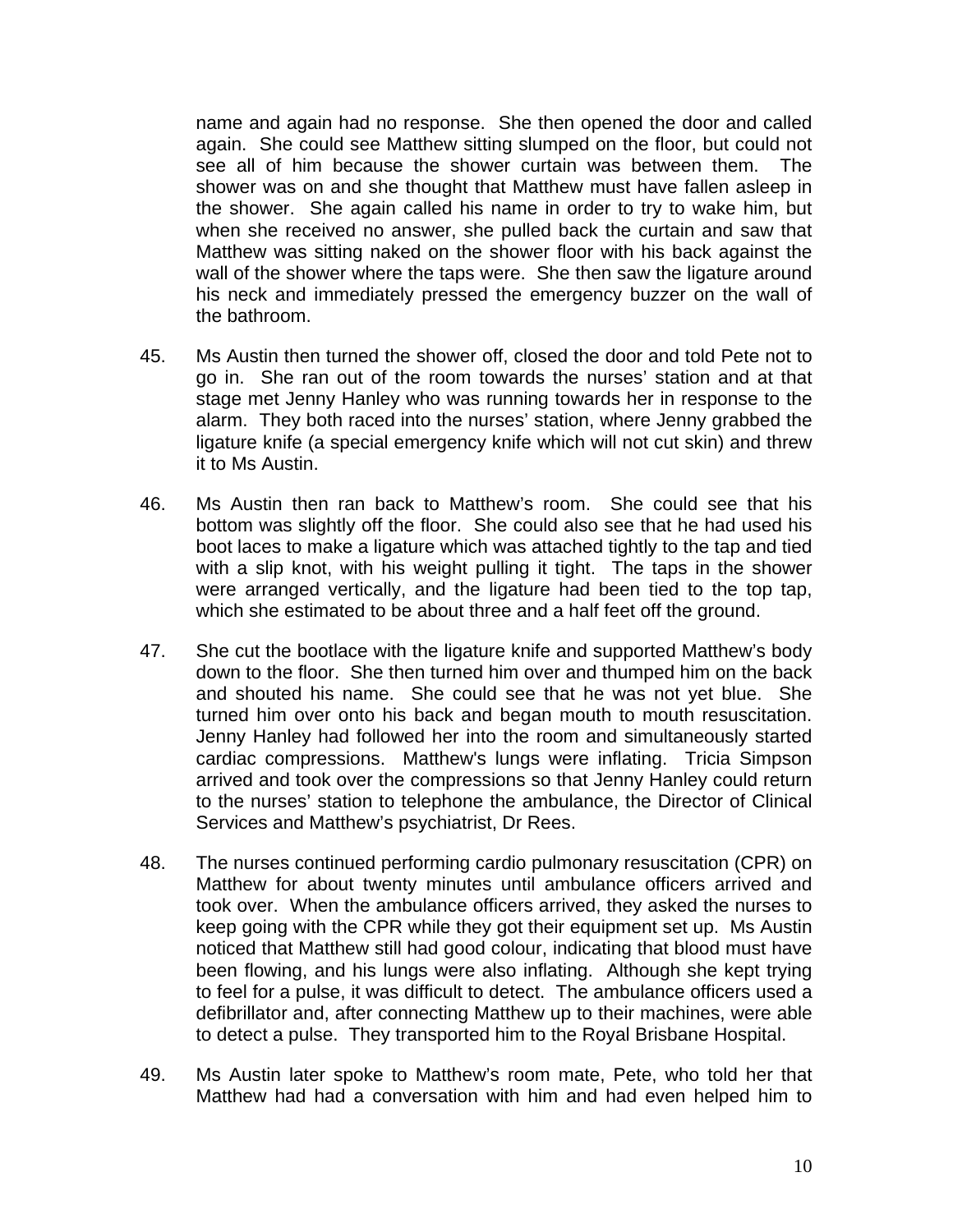untangle his earphones before going to the shower. Pete had not picked up anything odd or concerning about Matthew's behaviour. Afterwards, Pete said that he realised Matthew did not take a towel or pyjamas to the bathroom with him. Pete was annoyed that he had not spotted that earlier.

- 50. When Ms Austin found Matthew in the shower, it was 1.05am. She estimated that it was at about 12.40pm that she had last seen Matthew when he left the nurses' station after taking his medication. Ms Austin said that she initially watched Matthew closely that night, but could find no indication that he was suicidal or even depressed.
- 51. Ms Austin said that if a relative or friend telephoned about the safety of a patient, she would pass this on to the nurse in charge and probably document it, but there was no set telephone procedure. She said that a family member who telephones to speak to a patient might be put through straight away, but often it was necessary to go and look for the patient, and occasionally it happened that a nurse would say to the family member that she could not find the patient at the moment and ask if they could call back. That could happen if the patient had gone to the shop or was in a more secluded area of the hospital.

# *Registered Nurse Simpson*

- 52. Level 1 Registered Nurse Tricia Gaye Simpson worked the eight hour night shift which commenced at 10.30pm on Saturday, 22 November 2003. Because nurses Jenny Hanley and Carol Austin were both working the longer ten hour shift which had started at 8.45pm, she received a handover from them when she started work. She was told that Matthew had come back from leave early that afternoon and was given some information about the circumstances. Ms Simpson said that if any patient came back early from leave, she would probably have called their doctor to be on the safe side, to inform the doctor that this had occurred.
- 53. She did not recall specifically observing Matthew that evening, but did recall that during the evening, Ms Hanley and Ms Austin had discussed the fact that Matthew was watching a football game on television with other patients and was not isolating himself or appearing depressed.
- 54. Ms Simpson said that she commenced doing observation rounds at approximately 1.00am on 23 November 2003 in one of the three wings of the hospital. She had almost completed the round of her wing, in which everyone appeared to be asleep, when she heard the emergency alarm ring, and by looking at a display screen which hangs from the ceiling in each of the wings she could see that the emergency was in room 13. She then hurried to room 13 and on arrival, saw that Carol Austin and Jenny Hanley were performing CPR on Matthew on the bathroom floor of his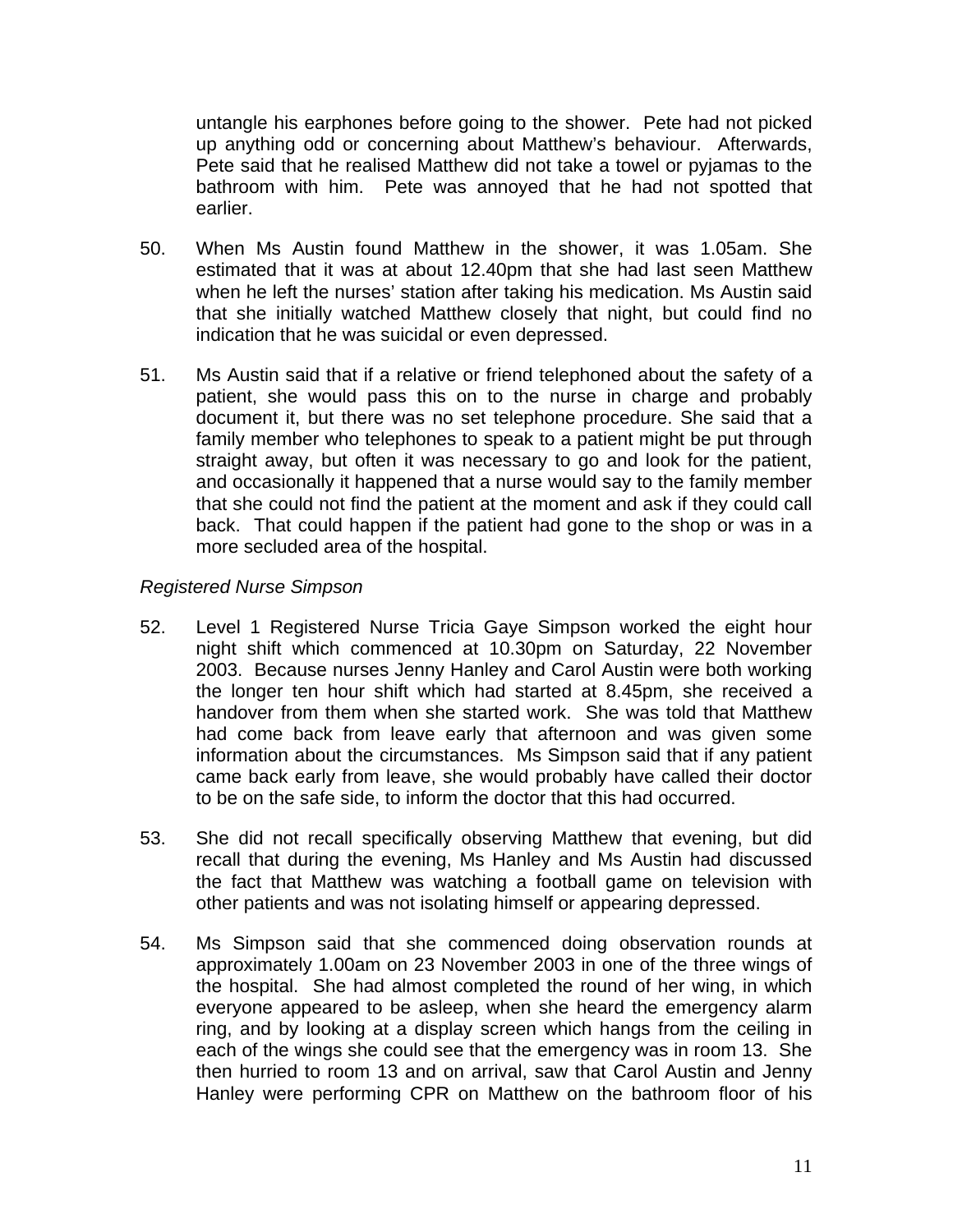room. She then took over from Jenny Hanley so that she could call the ambulance and make other necessary telephone calls. She did chest compressions while Ms Austin was performing mouth to mouth resuscitation. They continued to resuscitate Matthew during the period of about 20 minutes until the ambulance arrived, and while the ambulance officers set up their equipment. Although they could not detect a pulse, the ambulance officers were able to do so once their equipment was hooked up. Once Matthew was connected to their machines, the ambulance officers took over his management and transported him to the Royal Brisbane Hospital.

- 55. Ms Simpson also spoke that night with Matthew's psychiatrist, Dr Geoff Rees, after he arrived.
- 56. Ms Simpson said that Matthew's attempt to hang himself was a shock because she understood that he was not showing any signs for concern that evening. If a patient was considered a high risk patient they were normally put in the "special care" rooms closest to the nurses' station. In the past she had sat in a room with a patient doing one on one nursing because the patient was very high risk, but to her knowledge Matthew was not in that category.
- 57. Ms Simpson was aware, during her shift that night, that there had been an incident earlier on the Saturday – 22 November 2003 – involving a young female patient called Laura. She believed she had been informed of that on handover. She also expressed the opinion that the patients would all talk about an incident like that, although she did not hear them do so.

# *Registered Nurse Hanley*

58. Level 1 Registered Nurse Jenice Hanley also worked the night shift on Saturday, 22 November 2003, commencing at 8.45pm. She was the allocated nurse in charge. As such she was responsible for the staff, patients, rostering for the next day and security for the night. At the start of the shift, she and Carol Austin who started at the same time had a handover with the nursing staff on the afternoon shift for about 45 minutes from about 8.45pm until 9.30pm. Registered Nurse Hickey gave the handover in relation to Matthew and told her that there had been some ongoing aggravation with Matthew's ex-partner, that he had come back early from leave and was angry in relation to the domestic violence order his ex-partner had taken out and about not being able to see his child. However, she was also advised that Matthew had now settled and his anger had diffused. Although she did not recall specifically being told to keep an eye on Matthew, she said that she would have instinctively done so because she was aware of the issues he was having. Ms Hanley had previously had only short conversations with Matthew Liddell, but they did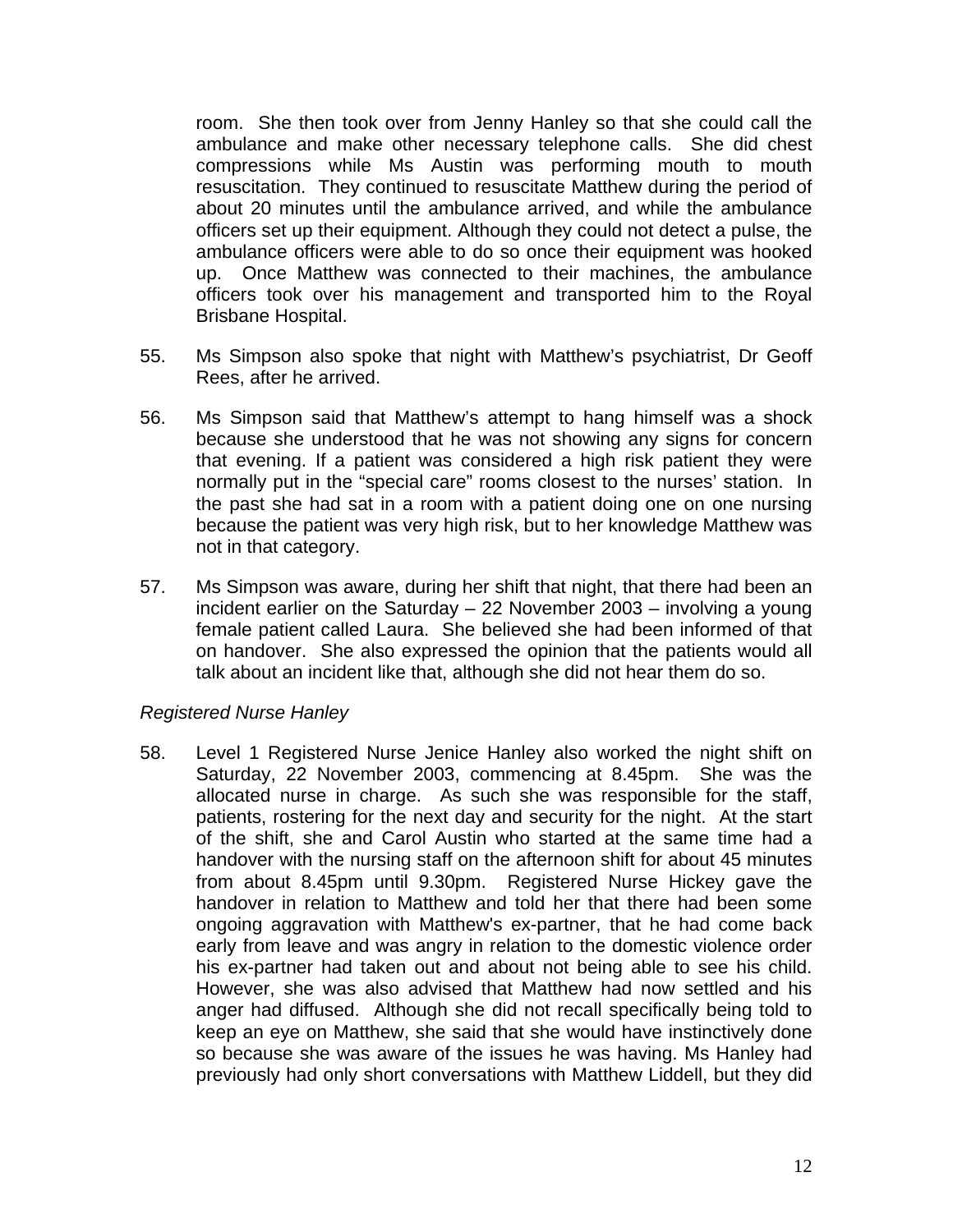include conversations about difficulties he was having seeing his baby daughter.

- 59. Ms Hanley observed Matthew watching the World Cup Rugby final on television, and noticed that he seemed to be enjoying the football and socialising with the other patients. She regarded television events of that sort as useful to the nursing staff because they were able to be in the television room for extended periods and observe the patients unobtrusively. After the football was over, a large group of patients, including Matthew, sat out in the courtyard talking and there was a relatively buoyant atmosphere there. Matthew was very sociable.
- 60. Ms Hanley recalled that Matthew and a young female patient had a lengthy one on one conversation in the courtyard. Her recollection was that the female patient had some work experience with domestic disputes. Her recollection was that they talked for about an hour and the other patient seemed to allay his fears. From his body language, he appeared to be a lot calmer and appeared to Ms Hanley to be relaxed and brighter.
- 61. When Matthew then came in past the nurses' station with the other patient, he and Ms Hanley had a brief but pleasant exchange of words. She asked Matthew if he wanted his medication. He said "okay, yeah". He seemed in a good mood and very calm. He went to Carol Austin to collect his medication at the medication room and took the medication in front of Carol before walking back past the nurses' station and saying good night to Ms Hanley on his way to bed. His medication was Immovane, a hypnotic sleeping medication which usually works within half an hour of being taken.
- 62. Ms Hanley said that there was nothing in Matthew's demeanour which indicated to her that anything was untoward.
- 63. Ms Hanley was returning to the nurses' station from doing the 1.00am observation rounds, in which she had taken one of the three wings of the hospital, when the emergency alarm went off and she could see from the emergency alarm screen that the alarm had come from wing two. Lights outside each room also indicated in which room the emergency was. She immediately saw Carol Austin running towards the nurses' station from the opposite direction to her. Ms Austin said "Matthew's hung himself". Ms Hanley said that she was "stunned"; she and Ms Austin ran to the nurses' station where she got the ligature knife and gave it to Ms Austin. Ms Austin ran back to Matthew's room, while Ms Hanley got oxygen from the nurses' station and went to her assistance. When she arrived at the room, Carol Austin had cut the ligature around Matthew's neck and laid him flat on the bathroom floor. Ms Austin started unprotected mouth to mouth resuscitation, and Ms Hanley started chest compressions. Matthew had no vital signs. A short time later, registered nurse Tricia Simpson came in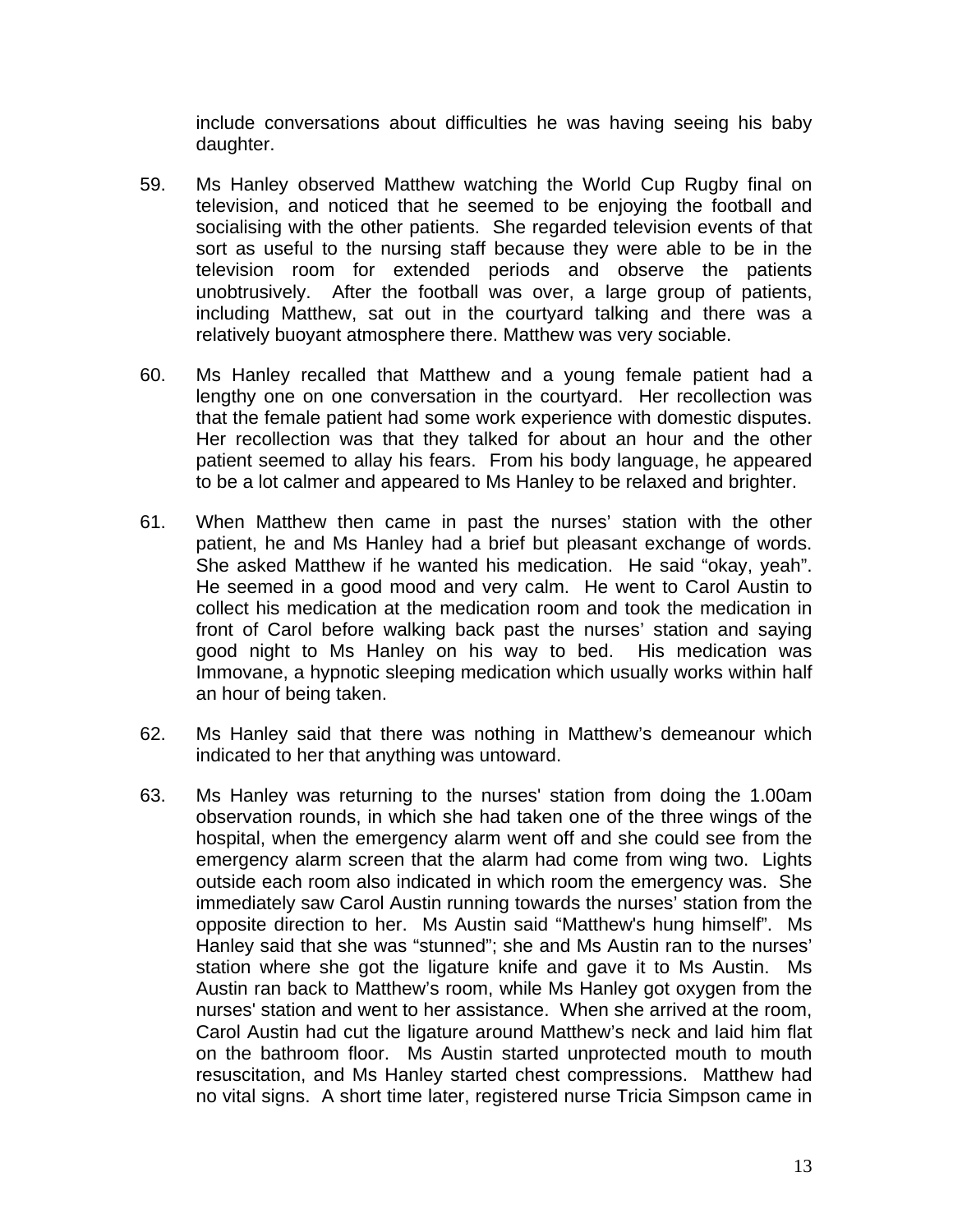response to the alarm and took over the compressions, while Ms Hanley went back to the nurses' station where she dialled 000 and got straight through to call the ambulance. She also telephoned the nurse on call, registered nurse Liz Fountain (the contact nurse who was the next level of authority). She also telephoned the then Director of Clinical Services, Jenelle Killick, and Matthew's psychiatrist, Dr Geoff Rees.

- 64. Ms Hanley met three ambulance crews who arrived after about twenty minutes, and directed them to Matthew's room.
- 65. Ms Hanley also said that in her experience it was not unusual for patients to return from leave upset. Leave was considered part of the treatment and an attempt to normalise the patient's lifestyle, but often for a number of reasons it does not work out. Ms Hanley said that there would need to be a significant event, however, for her to contact a patient's treating doctor if they returned early from leave. She would do so, however, if she was unable to settle the patient with their medication or by counselling.
- 66. Ms Hanley also referred to "dependency ratings" which are used primarily to prepare the next shift roster. A patient is automatically classified as "high" on admission, but their rating will change depending on ongoing assessment. She said that Matthew's rating on 22-23 November 2003 would have been "low" for him to have been permitted out on leave. Also, when she observed him, he did not warrant a "high" rating.
- 67. When asked how she would describe Matthew when he came to the nurses' station to get his medication before going to bed, Ms Hanley said that he was "lovely…he smiled and said goodnight on his way past". There was absolutely nothing in his demeanour indicating to her that anything was untoward with him.
- 68. Ms Hanley was aware that a new practice had been introduced where, if a patient was on escorted leave and came back early, the person they were with was supposed to sign them back in. If they had been on leave with a particular family member, that person would now be required to come into the hospital to report that they were bringing the patient back, and they would most likely speak to a nurse and explain why the patient was coming back early. She regarded feedback of that nature as useful because it would give the nursing staff a better overall picture of what had happened while the patient was on leave.
- 69. Ms Hanley said that the nurses did not confiscate shoelaces from patients unless they had a very, very good reason to because it would be humiliating for every patient who came into the hospital if every item that they might self-harm with was removed from them. It was also her experience that whatever might be taken away from patients, they were able to find an alternative.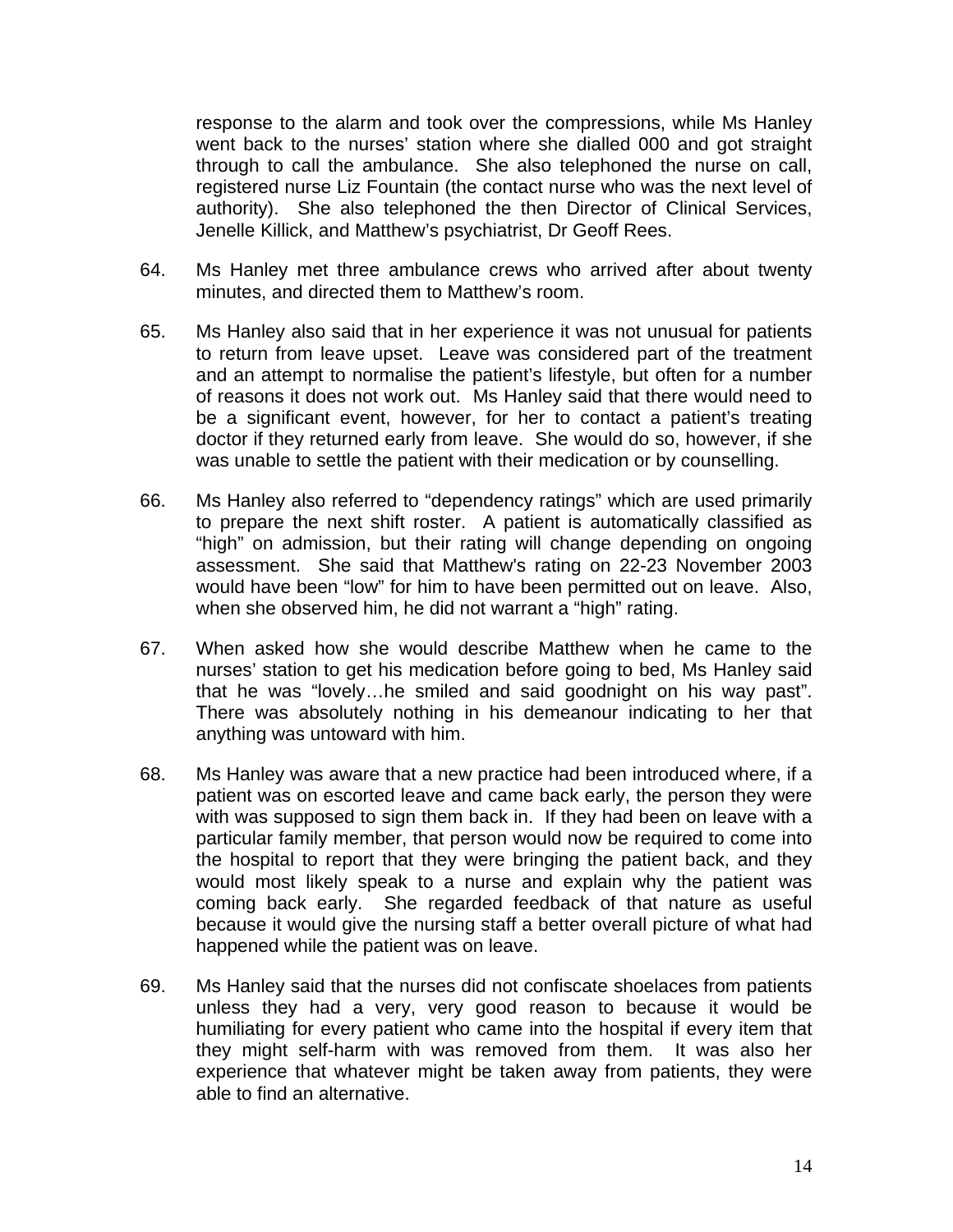# *Ambulance officers*

70. Ambulance officers were dispatched to the hospital at 1.19 am, arriving at 1.23 am. When they arrived, they saw that CPR was being administered by two staff members. The ambulance officers continued CPR while waiting for an intensive care paramedic to arrive. As there was no spontaneous breathing, they continued ventilation. The intensive care paramedic arrived. Matthew Liddell's Glasgow Coma Score remained at 3 at all times. He was transported by ambulance to the Royal Brisbane Hospital, arriving there at 2.04 am, when ambulance officers handed his care over to hospital staff.

# *Dr Rees contacted*

71. Dr Rees was contacted by hospital staff in the early hours of Sunday morning, 23 November 2003, advising him that Matthew had returned to the hospital from leave, had tried to hang himself, that the ambulance was on site and they were taking him to the Royal Brisbane Hospital. Dr Rees then contacted Matthew's family to advise them, telephoning Matthew's sister, Michelle Campbell at about 2 am.

# *Subsequent events*

- 72. When Michelle Campbell rang the Royal Brisbane Hospital at about 6 am to check on Matthew's condition, she was told that it was critical and that he was on life support. She and her parents called again at about 8.15 am. When she and Matthew's father went to the hospital later in the morning, they were informed that there was no hope of Matthew's survival, that he had sustained severe brain damage. The family unanimously decided that life support should be discontinued.
- 73. Matthew Liddell died after life support was terminated on 24 November 2003, and at 11.33 am that day, Dr Gregory Phillip Comadira, certified life to be extinct.
- 74. A post mortem examination certificate was issued by Dr Ong stating that the cause of death was:
	- 1. i. hypoxic encephalopathy ii. hanging
	- 2. coronary atherosclerosis
- 75. Police were notified on the afternoon of 24 November 2003 after Matthew Liddell died at the Royal Brisbane Hospital on 19 October 2003. An investigation was then carried out into the circumstances of his death, and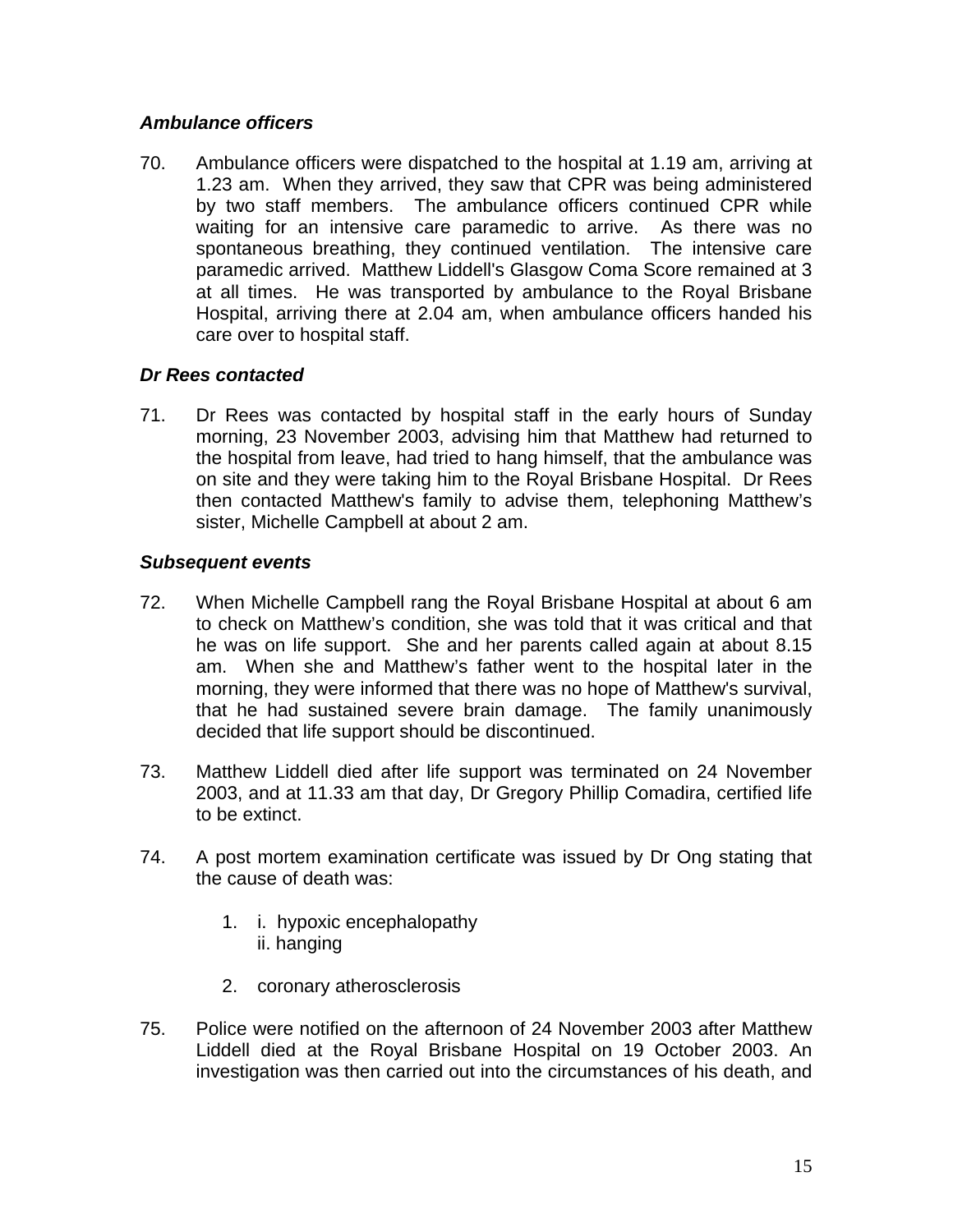Plain Clothes Constable Marion Eatock of the Indooroopilly Police Station completed a Coronial Investigation Report.

#### *Matthew Liddell's service in the navy*

- 76. Matthew Liddell joined the Royal Australian Navy on 10 May 1993.
- 77. Group Captain Lambeth, the Director of the Directorate of Mental Health, Australian Defence Force and a psychiatrist, reviewed the records of the psychological and psychiatric assessments of Matthew Liddell held by the Department of Defence. Dr Lambeth has developed a special interest in post traumatic stress disorder together with anxiety disorders and depression in general, over approximately twenty years. He had not personally seen Mr Liddell, but was able to comment on the following aspects of his service in the navy. Dr Lambeth considered that there was no doubt that Mr Liddell had post traumatic stress disorder as a result of the accident on the Westralia.
- 78. Before the accident on the Westralia, Matthew had aspired to join either the SAS Regiment or to become a navy clearance diver. The assessments of his ability to perform as a clearance diver were positive.
- 79. An assessment by a psychologist, Heather Longworth, dated 3 November 1995, records the fact that Matthew had admitted to fabricating a complaint of asthma in an attempt to be taken off work on a submarine, had expressed difficulty in coping with the confinement onboard and had described being withdrawn from others, avoiding social contact, feeling less tolerant of others and being short tempered. The psychologist considered he had a tendency toward being over-controlled, obsessive, insecure, apprehensive and reserved. The material suggested that he had some difficulty in being in a closed environment in a submarine.
- 80. In another report, dated 2 September 1996, Ms Longworth said that Matthew had been interviewed and assessed as suitable for transfer to employment as a diver, and such a transfer was recommended. However, the transfer to the Clearance Diver Branch did not take place, apparently because there were shortages in the technical branch, where he was needed.
- 81. Mr Liddell joined the HMAS Westralia in January 1997. In a letter dated 24 May 1997, he sought a discharge from the Royal Australian Navy because:

"I wish to pursue a career in the Special Air Service Regiment (SASR) and I believe I will not realise this goal if I remain employed in the RAN. I apply to change to the Clearance Diver Branch in order to bring me a step closer to serving with the SAS. However, my application was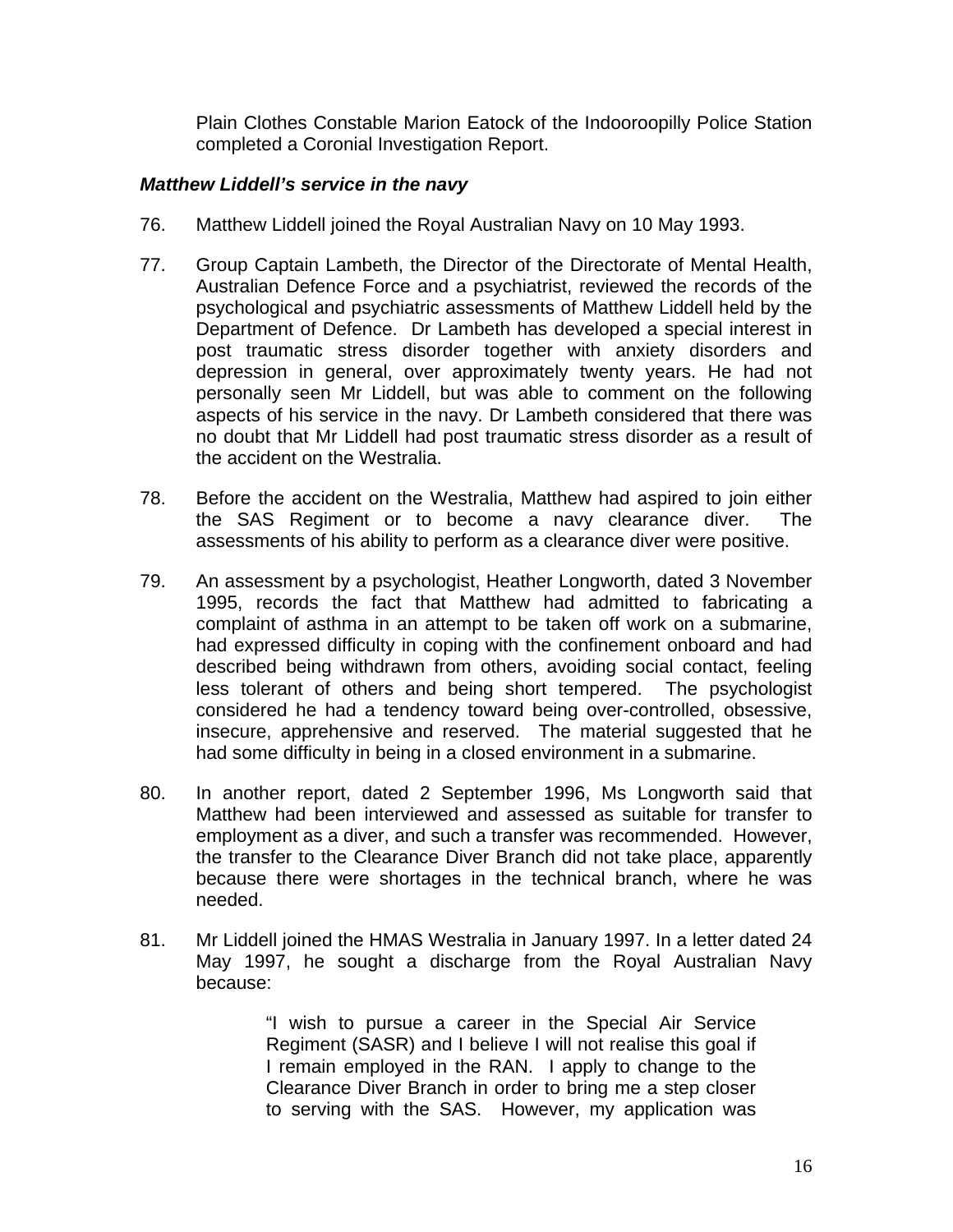denied due to shortages in the Technical Branch. I am convinced my application to transfer directly to the SASR will be met with the same response."

82. On 14 July 1997, Lieutenant J P Booker of HMAS Westralia wrote to Captain M Lines of the Army Psychology section a letter of referral in connection with Mr Liddell's application to join the Special Air Service Regiment. In the letter, Lieutenant Booker said this:

> "AB Liddell is a fit, ambitious young man who seeks a military career with a degree of rigour and excitement. He is disappointed that his current employment in the RAN is neither as demanding or disciplined as he desires. AB Liddell applied for a Transfer of Branch to Clearance Diver as a step towards service in the SASR however, his application was not supported due to shortages in the Technical Branch. While this was a great disappointment to him, he has not let it show in his work and has continued to be a productive member of Cargo Section. It is an administrative quirk that he stands a greater chance of success in applying to transfer to another service than transferring to another branch within the RAN.

> … AB Liddell has no personal problems that I am aware of and has a good service record. I have no hesitation in recommending him for service in the SASR."

83. Mr Liddell had a time away from the HMAS Westralia after an injury to his left shoulder in February 1998, and returned to the ship on 4 May 1998.

# *The fire on the Westralia*

- 84. HMAS Westralia is what is known as an underway replenishment ship in simple terms, a large fuel tanker. A fire broke out in the engine room at about 11am on Tuesday 5 May 1998. At the time the Westralia was conducting trials eight nautical miles off Fremantle in Western Australia. The fire was extinguished at 12.35 in the afternoon. Four Royal Australian Navy personnel died as a result of the fire. They each died from acute smoke inhalation. The cause of the accident was investigated by a Board of Inquiry and by a West Australian Coronial Inquest. The fire was found to have started as a result of the failure of a flexible fuel hose providing a source of diesel fuel to an extremely hot engine exposed component.
- 85. Mr Liddell was on watch in the engine room at the time of the fire. He became aware of thick black smoke emanating from the base of the engine room. He then became involved in assisting to fight the fire and in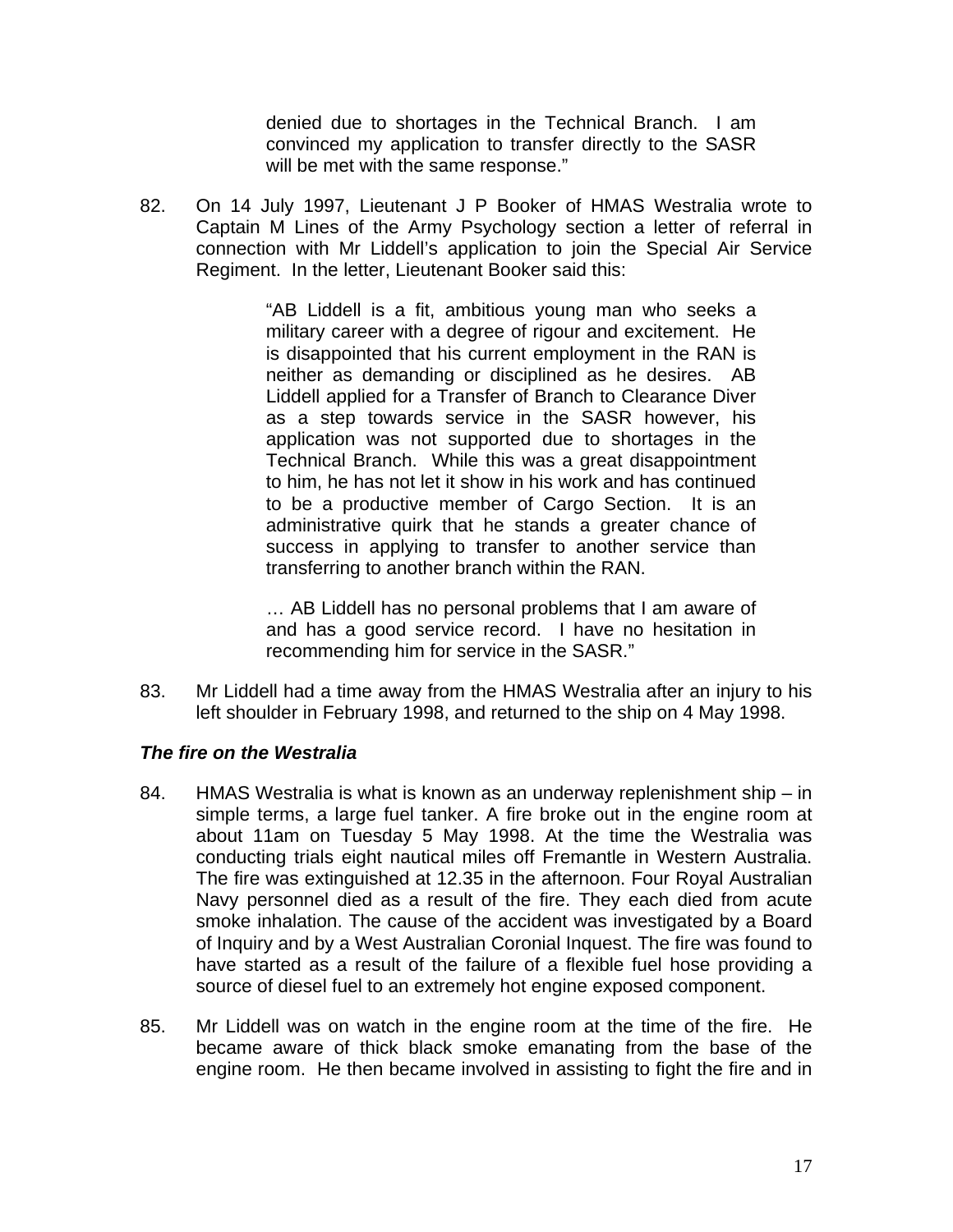the evacuation of casualties from the engine room. Two of those who died were known to Mr Liddell, and one of these was a friend.

- 86. From a review of the files, Dr Lambeth said that there was a critical incident response following the accident, mounted extremely quickly and involving a psychological assessment and debriefing on approximately the day after the fire. This critical incident stress debriefing was based on something called the "Mitchell Model" which had been developed in the United States. It had now fallen into disfavour following a number of studies. Dr Lambeth said that following the establishment of the Australian Defence Force Mental Health Strategy in 2002, the Australian Centre for Post-Traumatic Mental Health was commissioned to come up with an evidence-based best practice method of critical incident response, which they have done. This had now been written up as a defence instruction, shortly to be ratified and circulated among all people in defence. Dr Lambeth said that the Australian Defence Force had a very close association with the Melbourne-based Australian Centre for Post Traumatic Mental Health, a preferred provider of expert evidence and assistance in developing training courses for the ADF.
- 87. Immediately after the fire, Matthew Liddell was taken to the St John of God Hospital at Murdoch, where he was examined, and it was considered at that hospital that he had emotional distress as well as some pharyngeal and ocular irritation. The observation of emotional distress was apparently made by the Director of Emergency Medication at the hospital, Dr Paul Mark. After two days in the St John of God Hospital, he was transferred to the Navy Hospital, HMAS Stirling, for a period of six days where he underwent further counselling.
- 88. The accident on the Westralia occurred in the confined area of the engine room. Dr Lambeth expressed the opinion that the fire would have acted upon a vulnerability in Matthew, given that he had already expressed some degree of fear or apprehension in closed spaces.
- 89. Helen Gavriel, psychologist of HMAS Stirling, saw Mr Liddell on 14 May 1998. She noted that he appeared to be "doing okay" and had said that he wanted to go back to the Westralia, saying he was not sure why but he would like to be involved in the process of fixing the ship up. He was keen to transfer to the Clearance Diver Branch and intended to do so in the near future. When she saw him again on 27 May 1998, he had been back on the Westralia for over a week, and reported that the first few days were difficult.
- 90. Another psychologist on HMAS Stirling, Joanna Douglas, saw Mr Liddell on 26 June 1998 and 3 July 1998 regarding his desire to transfer to Clearance Diver Branch and also with respect to his progress in recovering from the trauma of the HMAS Westralia fire. At that stage, Mr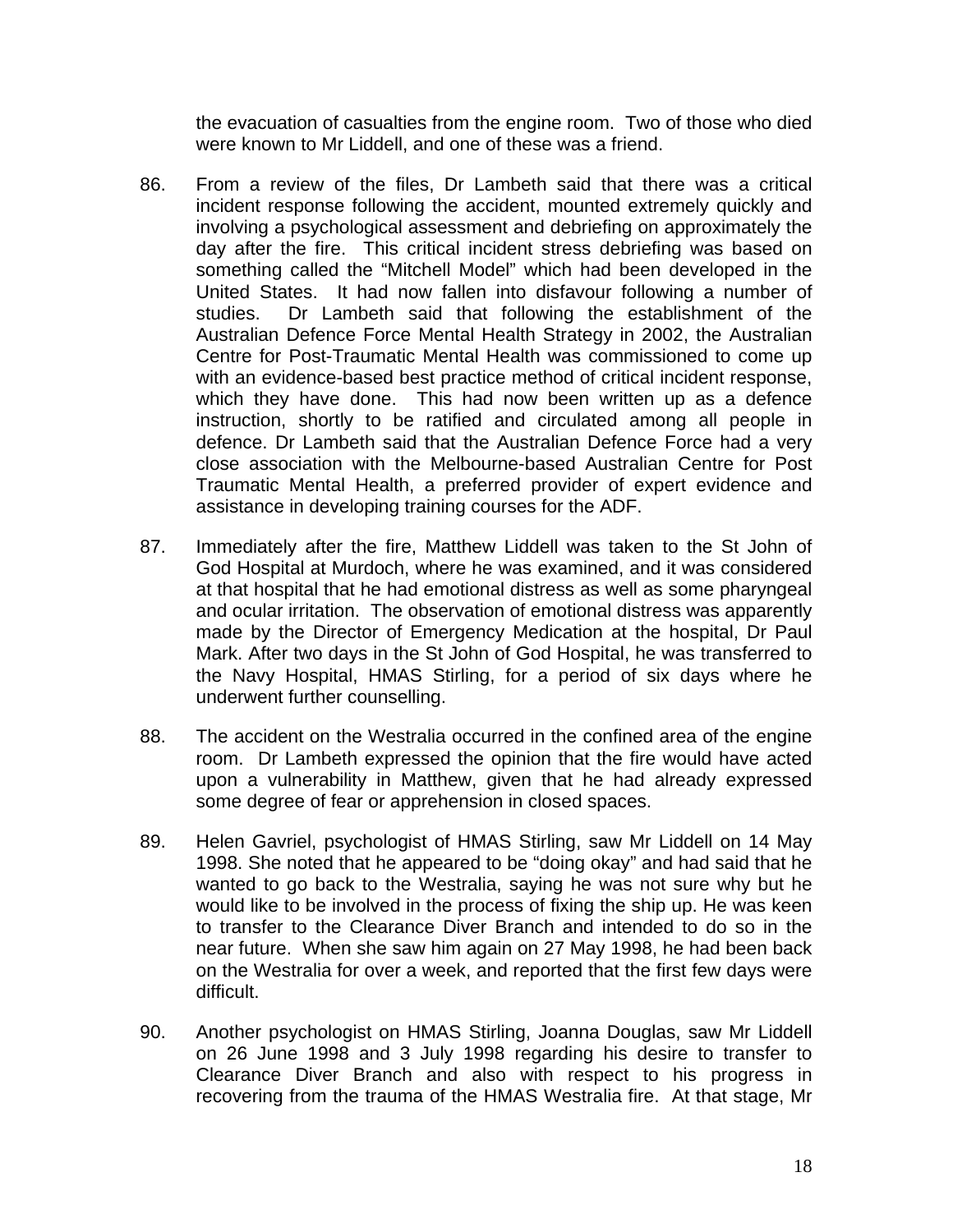Liddell was still seeking the transfer. Since the fire, he had successfully made several private dives as well as one with a Clearance Diver Branch team. In a report dated 8 July 1998, Ms Douglas said:

"ABM team LIDDELL is still experiencing severe symptoms of stress response to trauma. These include sleep disturbance – lack of sleep and nightmares, intrusive thoughts, and feelings of distress in the ship's engine room. ABMT LIDDELL also states that feels unable to sail again as a stoker."

- 91. Ms Douglas considered that continuing to be on the ship was prolonging Mr Liddell's distress. He had requested a loan posting to Clearance Diver Team 4 to enable him to gain work experience in his chosen area and to work away from the HMAS Westralia. Ms Douglas recommended that the loan posting be treated as urgent because of his ongoing distress whilst he was required to work on HMAS Westralia.
- 92. In a further report dated 20 November 1998, Joanna Douglas noted that the loan posting to a clearance diving team had been arranged, but before taking up the loan posting Matthew broke his leg while playing soccer as part of the ship's team. Ms Douglas said that his continued high level of trauma symptoms raised concerns for his recovery, and consequently he was assessed for post traumatic stress disorder according to the Davidson's Structured Interview Schedule. His scores on the assessment satisfied the criteria for post traumatic stress disorder, and as flashbacks and dreams featured strongly in his symptoms, he was referred to Mr Christopher Lee, a clinical psychiatrist in Perth, for treatment with eyemovement desensitising and processing. This treatment, known as Eye Movement Desensitisation and Reprocessing or EMDR, is frequently used for post traumatic stress disorder. Mr Lee confirmed that his symptoms met the criteria for that condition.
- 93. Ms Douglas concluded her report as follows:

"Subsequent to treatment, Mr Lee assessed ABMT LIDDELL's symptoms as falling within the normal range and treatment has, therefore, been discontinued. This does not mean, however, that ABMT LIDDELL is symptom free and in his final report Mr Lee notes that some avoidance symptoms, particularly, persist. In evidence of this, when ABMT LIDDELL was classified as Medical Category 5 following recovery from his broken leg he contacted Psychology in a distressed state and reported feeling highly apprehensive of re-joining HMAS WESTRALIA and unable to sail again as a stoker.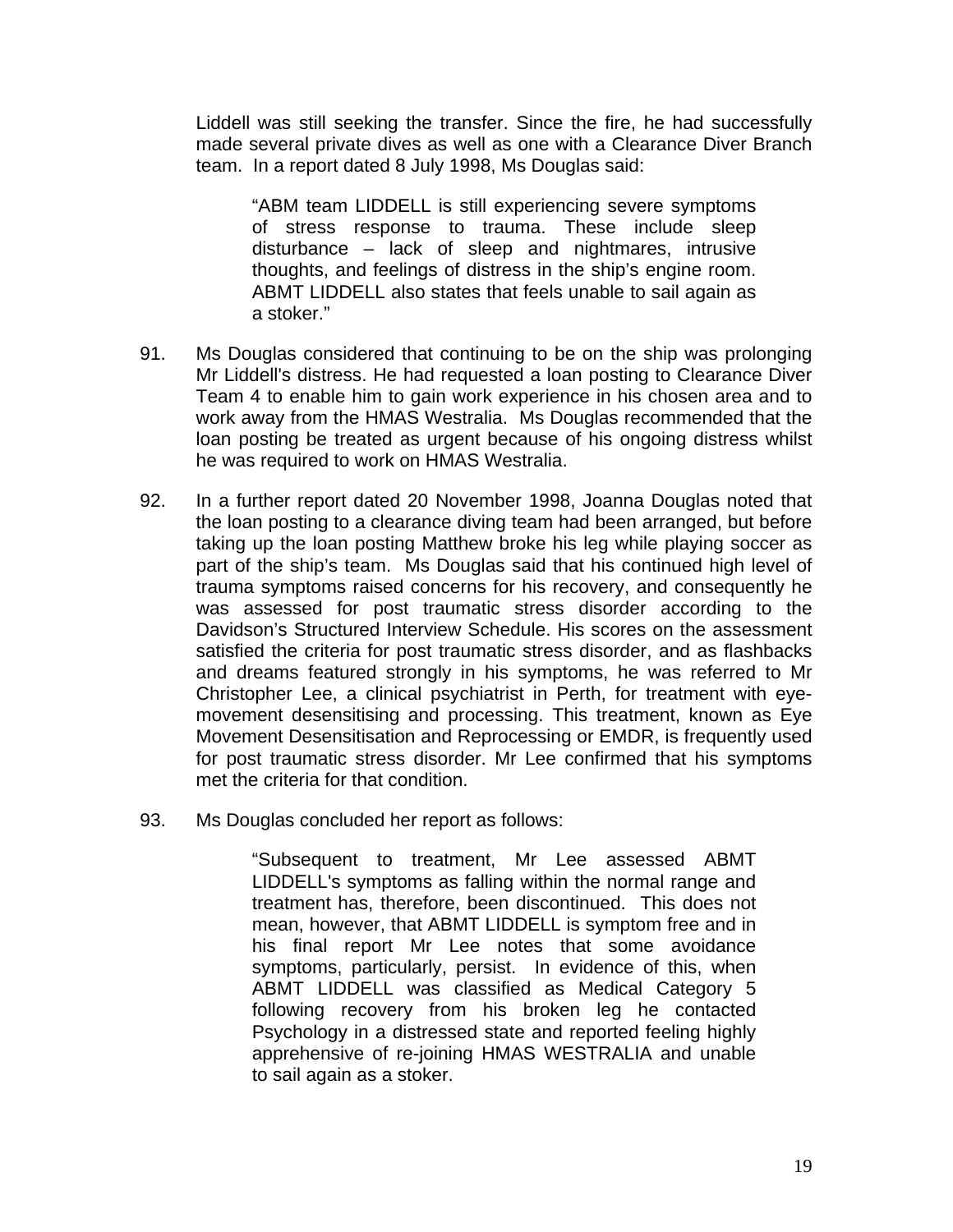…ABMT LIDDELL believes his psychological and emotional recovery to be progressing normally at present. The exceptions to this, however, are his specific avoidance symptoms which, as they are limited, seem more practical to accept rather than attempt a probably lengthy and possibly unsuccessful, treatment program. In all other areas ABMT LIDDELL presents as highly motivated to recover and pursue his desire to become a CD."

94. On 7 January 1999, Commander AH Johnston of HMAS Stirling requested the approval of a compassionate posting of Mr Liddell to HMAS Penguin, a naval hospital, at the first available opportunity. The letter includes the following paragraph:

> "The primary reason for the request is that since his involvement in the fire onboard HMAS WESTRALIA 5 May 98, AB Liddell has required ongoing psychological and medical support due to suffering severe post-traumatic stress which necessitated using outside specialist psychological treatment. The Navy Psychologist has now reported that although this was discontinued in Oct 98 some of the symptoms persist. The psychologist further reported that symptoms in the area of stress avoidance have persisted and related to a sufferer experiencing severe distress or dysfunction when encountering situations which act as reminders of the traumatic experience. In AB Liddell's case the strongest triggers of distress are HMAS WESTRALIA itself and any shipboard engine room. The psychologist further reported that the sailor has for some time expressed a wish to be posted from STIRLING in order to remove himself from constant reminders of the fire. He recently suffered a setback and experienced increased levels of post-traumatic stress in anticipation of the release of the WESTRALIA BOI findings in Dec 98. On medical advice he was sent immediately on leave."

- 95. Mr Liddell was posted to HMAS Penguin on 14 March 1999. According to a minute from Lieutenant Anderson of HMAS Penguin, dated 11 May 1999, Mr Liddell was again requesting a transfer of branch to the clearance diver category. It appears that his efforts to become a clearance diver at that time were unsuccessful because there were no vacancies in the clearance diver category.
- 96. On 14 June 1999 Mr Liddell was posted to HMAS Geraldton, but after five weeks, he was posted to the HMAS Coonawarra on 20 July 1999.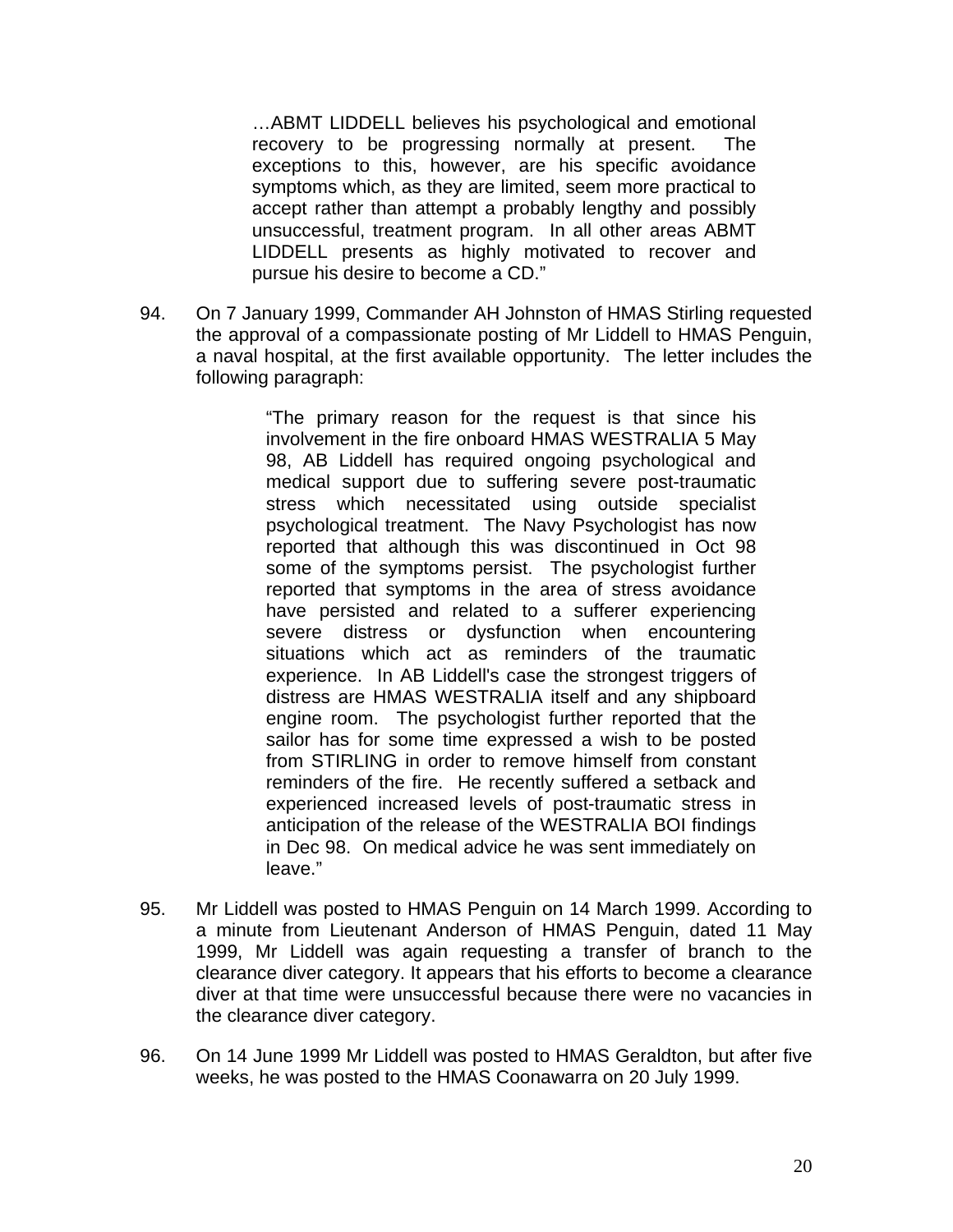- 97. The posting to the HMAS Geraldton was described as a "crash posting" meaning a posting that had come about suddenly, where there was an urgent need to be met.
- 98. Matthew Liddell's mother, Mrs Dulcie Liddell said that when Matthew was on the HMAS Geraldton he was employed in the engine room. Although there was no confirmatory evidence of that, it appears that Mrs Liddell obtained that information from Matthew himself. In addition, when Dr Harvey Whiteford assessed him later in 1999, he told Dr Whiteford that in the first week of his assignment to HMAS Geraldton, there was an accident in the engine room which resulted in a marked exacerbation of his symptoms.
- 99. The records did indicate that Matthew was not happy serving at sea on HMAS Geraldton and his morale was thought to be low. Dr Lambeth considered that this might have been reflective of depression as part of the post traumatic stress disorder.
- 100. The material indicated a breakdown in communication in that the commanding officer of HMAS Geraldton was not informed and was unaware that Mr Liddell was undergoing psychological assessment. A minute dated 20 July 1999 from the commanding officer, Lieutenant Commander P L Orchard, notes that Mr Liddell had been landed at HMAS Coonawarra following an incident which appears to have occurred in July, involving an verbal altercation with Mr Liddell's immediate supervisor, and says this about his time on the Geraldton:

"During the period in which he was embarked Liddell portrayed a shy, reserved person who, as a result of his time on WESTRALIA, was not happy serving at sea. It was unknown by myself, until the day of his departure, that he was still undergoing psychological assessment at PENGUIN prior to posting to GERALDTON. This information was gained from the sailor's mother.

Several members of my ship's company had raised concerns about Liddell's attitude and often strange comments he was heard to say. On a number of occasions I counselled the sailor to investigate his general morale and wellbeing. I had no reason to support some of the comments raised by my team.

On Liddell's departure and whilst packing the remainder of his kit the enclosed items were found [referring to some handwritten material by Matthew Liddell] … [this] reflects some of the comments previously mentioned and heard by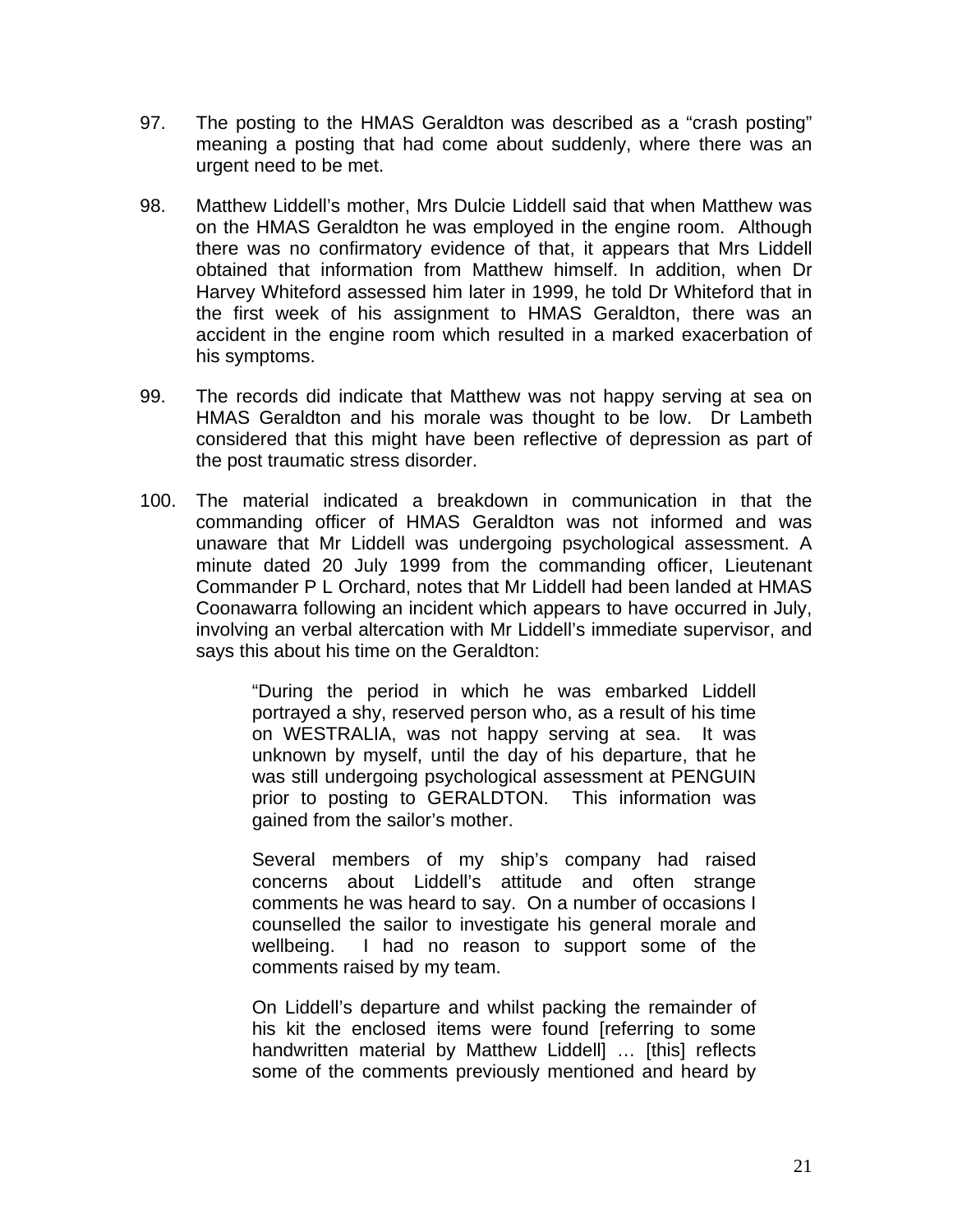my team. It appears to have been written by a very disturbed mind."

- 101. The handwritten material by Matthew Liddell was not found until after he had been landed following the incident with his immediate supervisor.
- 102. On 28 July 1999, after 8 days on the HMAS Coonawarra, Mr Liddell was transferred back to HMAS Penguin.
- 103. In a minute dated 3 August 1999, a navy consultant clinical psychologist, S J O'Brien, notes that Mr Liddell was required to answer a charge or charges amounting to prejudicial behaviour in relation to the verbal altercation with his immediate superior. The minute goes on to say:

"SMN LIDDELL is well known to the psychology section and had been diagnosed by a consultant psychologist in WA following his exposure to the fire on board WESTRALIA incident, as meeting the diagnostic criteria for Post Traumatic Stress Disorder (PTSD). This condition is described in the literature as a 'disorder of arousal' based upon a large body of evidence suggesting that the disorder has a physiological component of neurological hypersensitivity; that is, a lowered threshold for emotional excitation or arousal. My own clinical experience verifies high arousal, 'short fused' acting out behaviour amongst PTSD patients.

When seen by me on a self referred basis on 28 July 1999, in describing the incident that brought him to notice SMN LIDDELL described how he '… went bananas' and 'fell off my tree' during a discussion with his superior.

Given the persistent features of increased arousal associated with the condition it is quite feasible that SMN LIDDELL'S behaviour at the time of the alleged incident could in part be a symptom manifestation. Whilst not entirely relieving the member of personal responsibility there does appear to be mitigating circumstances."

104. On 21 December, psychiatrist Dr Harvey Whiteford, assessed Matthew Liddell for a firm of solicitors acting for him, and wrote a report of the same date, in which he expressed this opinion:

> "Matthew Liddell is a 25 year old single man, employed in the Royal Australian Navy, who has not worked since August 1999. He was exposed to particularly traumatic events whilst involved in a fatal fire aboard the HMAS Westralia in May 1998. Immediately following this, he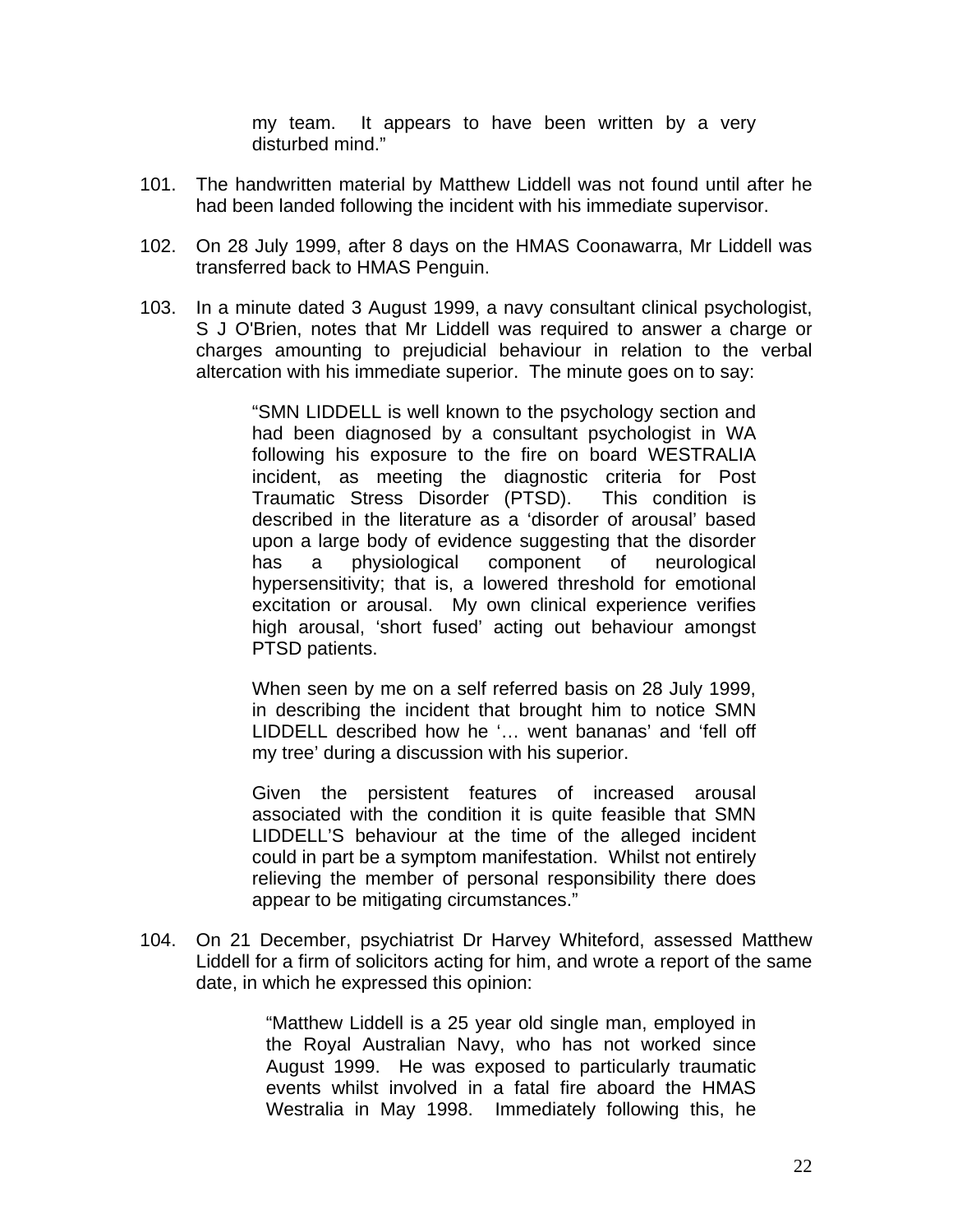developed symptoms of post traumatic stress disorder, which have continued to be severe and disabling, despite inpatient and outpatient psychological and psychiatric treatment, redeployment and vocational rehabilitation.

Mental state examination on Tuesday 21 December 1999, revealed evidence of clinically significant anxiety and depressive symptoms consistent with a diagnosis of post traumatic stress disorder.

… In my opinion, there is a direct causal link between the HMAS Westralia fire and the development of your client's post traumatic stress disorder."

- 105. Dr Whiteford considered that Matthew was permanently incapacitated from returning to employment in the military, but expected that with appropriate retraining and psychiatric treatment and support, he might be able to undertake some part-time civilian employment at an undefined time in the future. He assessed Matthew's disability at 30% under ComCare Table 5.1. He expected that there would be some improvement in this level of disability with the passage of time but considered that he would have a degree of permanent psychiatric disability which was unlikely to decrease below 20% even with optimal ongoing treatment.
- 106. Dr Whiteford believed that Mr Liddell had an element of "survivor guilt" because he believed his friend who died in the fire on the Westralia was carrying out duties which, in normal circumstances, would have been assigned to him that day. Mr Liddell described himself to Dr Whiteford as being "in shock" immediately after the fire.
- 107. Mr Liddell told Dr Whiteford that he believed that the EMDR treatment he had received from psychologist Christopher Lee had assisted him especially with his sleep disturbance. Dr Whiteford observed that the psychological reports on file indicated an initial improvement in symptoms of anxiety, hypervigilance, sleep disturbance and intrusive recollections of the incident. Mr Liddell said that over the following nine months, he was trying to be posted away from Perth. He told Dr Whiteford his sleep pattern deteriorated with intrusive nightmares, the content of which included memories of the actual incident, and seeing dead bodies lying on the floor of the engine room:

 "Further symptoms included irritability with difficulties in impulse control and frustration tolerance, which had contributed to episodes of physical conflict, including whilst driving a motor vehicle. He also reported difficulties with attention and concentration and short term memories. Mr Liddell reports difficulties in confined spaces and pervasive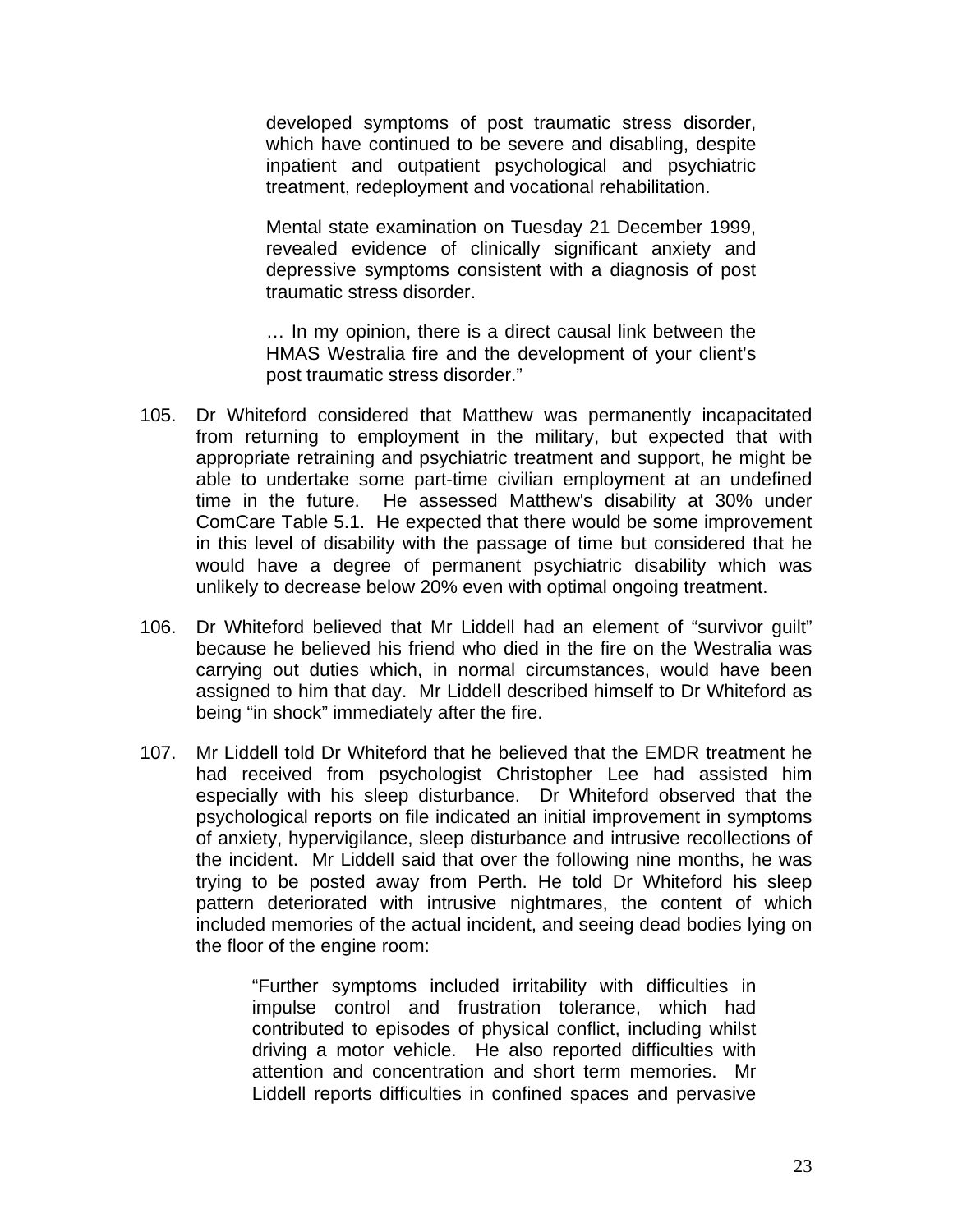restlessness. He does not report any persistent flashbacks of the incident. There have been periods of depression with suicidal ideation but not specific intent. His energy level is low, as is his libido. He is more socially isolated and describes himself as only having two close friends. Previously, he was described as outgoing, with many friends. The statement of Mr Liddell's mother confirms these opinions and also expresses the opinion that Mr Liddell's self care has deteriorated."

- 108. It appears that Mr Liddell told Dr Whiteford that he was being trained for the clearance diving branch in April 1999 but problems with his right lower leg, which he had fractured some six weeks after the fire on the Westralia, resulted in him being unable to continue.
- 109. Mr Liddell told Dr Whiteford that, after being assigned to HMAS Geraldton in June 1999, his symptoms were exacerbated by an accident in the engine room. He said that after being removed from HMAS Geraldton after approximately five weeks, he came to Brisbane for two weeks recreation leave in August 1999, but as a result of his symptoms was admitted to the Second Field Hospital at Enoggera on 5 September 1999.
- 110. Matthew Liddell was referred by Dr Ash, a general practitioner at the Military Hospital, Enoggera Army Barracks, to psychiatrist, Dr David Crompton. After four or five days in the military hospital he was admitted to the day program for combat related post traumatic stress disorder at the Toowong Private Hospital under Dr Crompton's supervision. This program consisted of attendance four days a week for six weeks, followed by one day a week for six weeks.
- 111. On 2 December 1999, Dr Crompton wrote to Dr Ash expressing this opinion:

 "Mr Liddell has developed Post Traumatic Stress Disorder in the context of exposure to the incident on the Westralia.

 In considering his situation, I have formed the opinion that Mr Liddell will not be able to continue to work in the Navy. This decision is based on his concentration, irritability, motivation, intrusive thoughts and mood disturbance."

112. Dr Crompton referred Mr Liddell to Dr Geoffrey Rees, psychiatrist, who took over his care from 18 May 2000, shortly before he was discharged from the Army on 28 May 2000.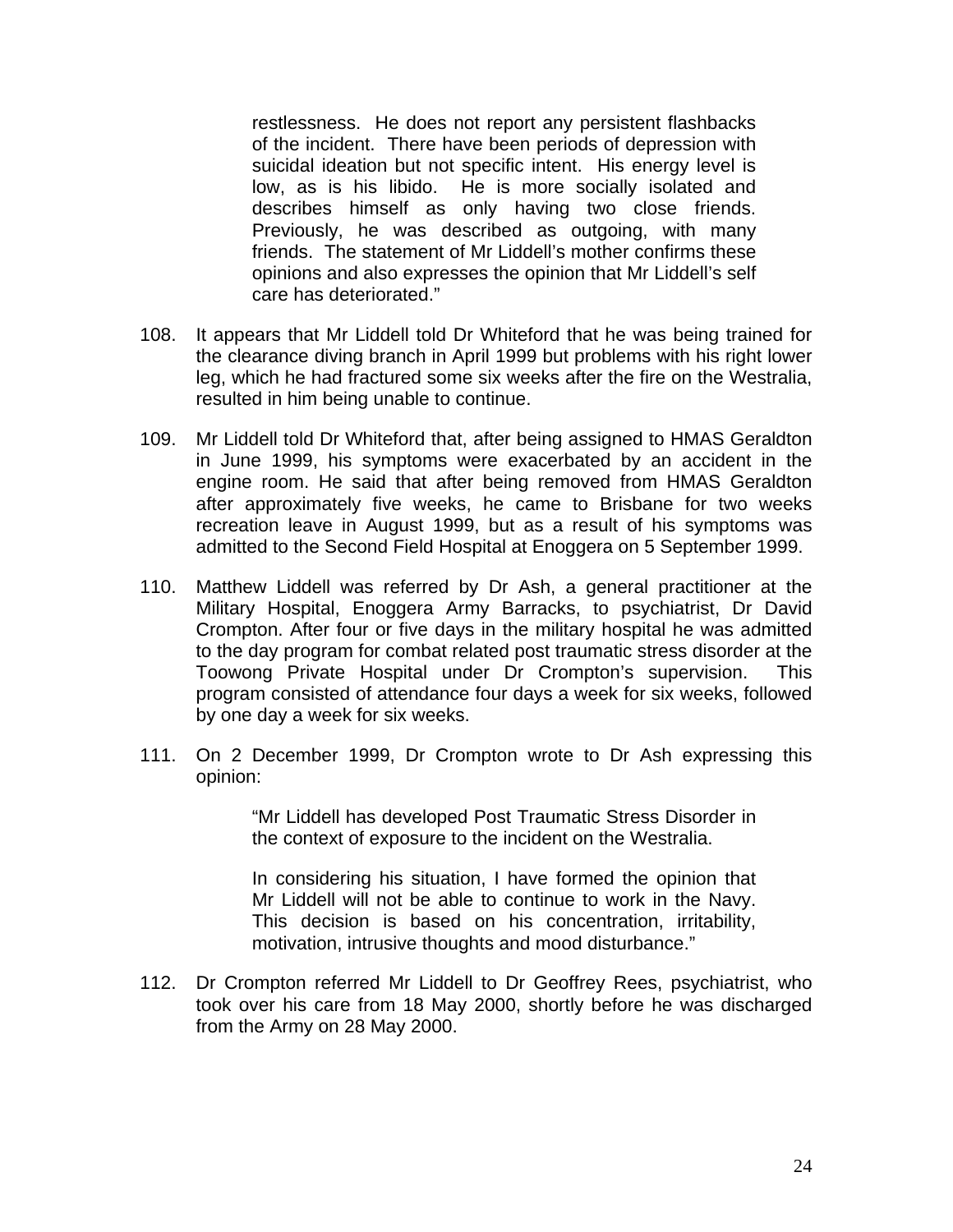# **OTHER MATTERS**

# *Investigation into the incident by the Toowong Private Hospital*

- 113. Ms Janelle Killick was the Director of Clinical Services at the Toowong Private Hospital from 1999 until 2006. She conducted an internal investigation into the incident of 23 November 2003, and also assisted the hospital's workplace health and safety officer who undertook the investigation of the incident shortly after it occurred and liaised with the Division of Workplace Health and Safety.
- 114. Ms Killick said that leave is considered part of the therapeutic treatment of patients. From her investigation, and review of the clinical notes, when Matthew Liddell returned early from leave on 22 November 2003, there were no clinical indicators to warrant an escalation of intervention other than what occurred.
- 115. Dr Harvey Whiteford is currently the Kratzmann Professor of Psychiatry and Population Health at the University of Queensland, has clinical rooms at the Toowong Private Hospital and visits there two days per week when he sees patients.
- 116. Dr Whiteford expressed the view that when a patient returns early from leave, it was a matter for the nurse assessing the patient to decide whether clinical intervention was necessary. He would expect the nurse to contact the patient's treating psychiatrist if such intervention was not successful. He regarded the clinical intervention as appropriate in the particular circumstances of Matthew Liddell's return from leave, and thought it reasonable in those circumstances not to call the treating psychiatrist.
- 117. Considering that after Matthew Liddell's return to the hospital, he had been observed to be stable for some six to eight hours, Dr Whiteford did not consider that there was any reason to put Mr Liddell on regular observations after that time.

# *Protocol when a patient returns early from leave*

- 118. In November 2003 there was no specific procedure in place for contacting a patient's psychiatrist if the patient returned early from weekend leave.
- 119. Ms Christine Gee is the Chief Executive of the Toowong Private Hospital and Chairman of the Psychiatric Sub-Committee of the Australian Private Hospital's Association (APHA). She said that as a result of the subcommittee's concern regarding coronial inquests in Western Australia, the APHA had sought legal opinion and made recommendations to support risk management with regard to patient leave and absconding patients within member hospitals. Consequently, in about February 2006, the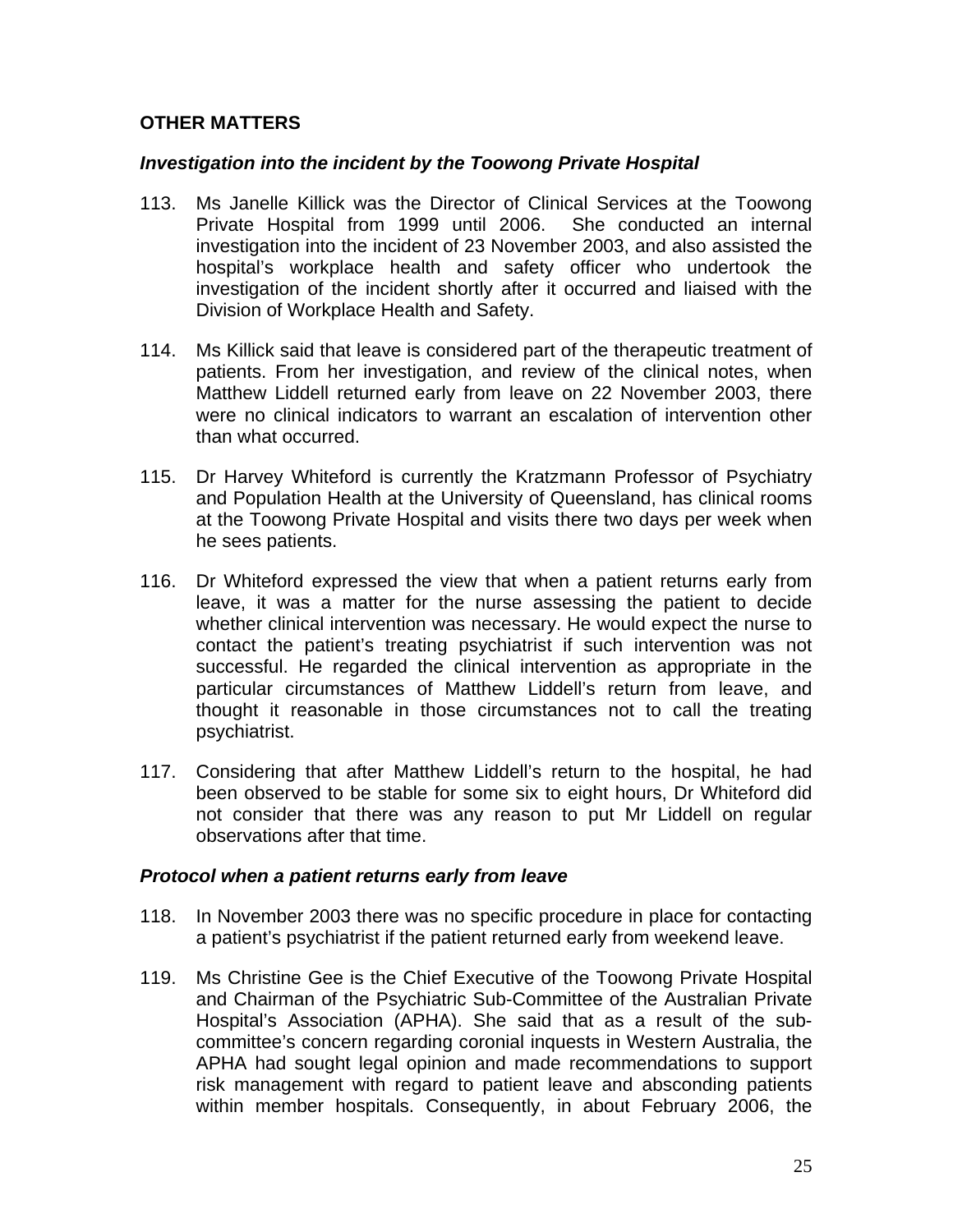hospital had amended its written leave policy, which included requirements with respect to carers providing escort to patients on leave:

"The requirements of care etc are explained to the carer. The carer must sign the patient back in to the hospital upon their return. The carer is also required to advise of any concerns they may have in relation to the patient and the leave experience. This essentially forces a formal documented review of the leave. If the carer fails to sign the patient in, and the patient is just "dropped off", the carer would be called to follow up and the documentation noted accordingly."

- 120. This is a very desirable improvement in the practice which applied at the hospital in November 2003.
- 121. The Director of Clinical Services at the hospital, Ms Killick, expressed the opinion that if a patient returned early from weekend leave on most occasions, she would have expected the nurse to telephone the psychiatrist, but it would depend on the presentation of the patient.
- 122. Dr Rees said it was commonplace for nursing staff to contact him if necessary at the weekend with concerns about a patient, and if he had been contacted after Matthew's early return from leave, it was his standard practice to come in. Although he would have liked to have been called, Dr Rees said it was "a reasonable call" in the circumstances for the nursing staff not to have done so.
- 123. The evidence is that Matthew was assessed on a one-to-one basis by a suitably qualified member of the nursing staff and his presentation was not such as to suggest that Dr Rees should have been called. Rather, that was a matter for the discretion of the nursing staff. It cannot reasonably be said that they were wrong not to call Dr Rees in the circumstances. Matthew was observed after his return and throughout the evening, and when he went to bed there was nothing about his presentation to suggest a risk of suicide. If Dr Rees had been called, it seems unlikely that the approach to Matthew's care would have been any different. There is also nothing to suggest that, if Dr Rees had gone to the hospital, Matthew himself would have acted any differently. Dr Rees had spoken to him by telephone that morning and had attempted to reassure him about the matters that were concerning him.

#### *Documentation of telephone calls to patients*

124. Mr Liddell's sister, Michelle Campbell said that she telephoned the hospital on the evening of 22 November 2003 at 7.09pm. No record has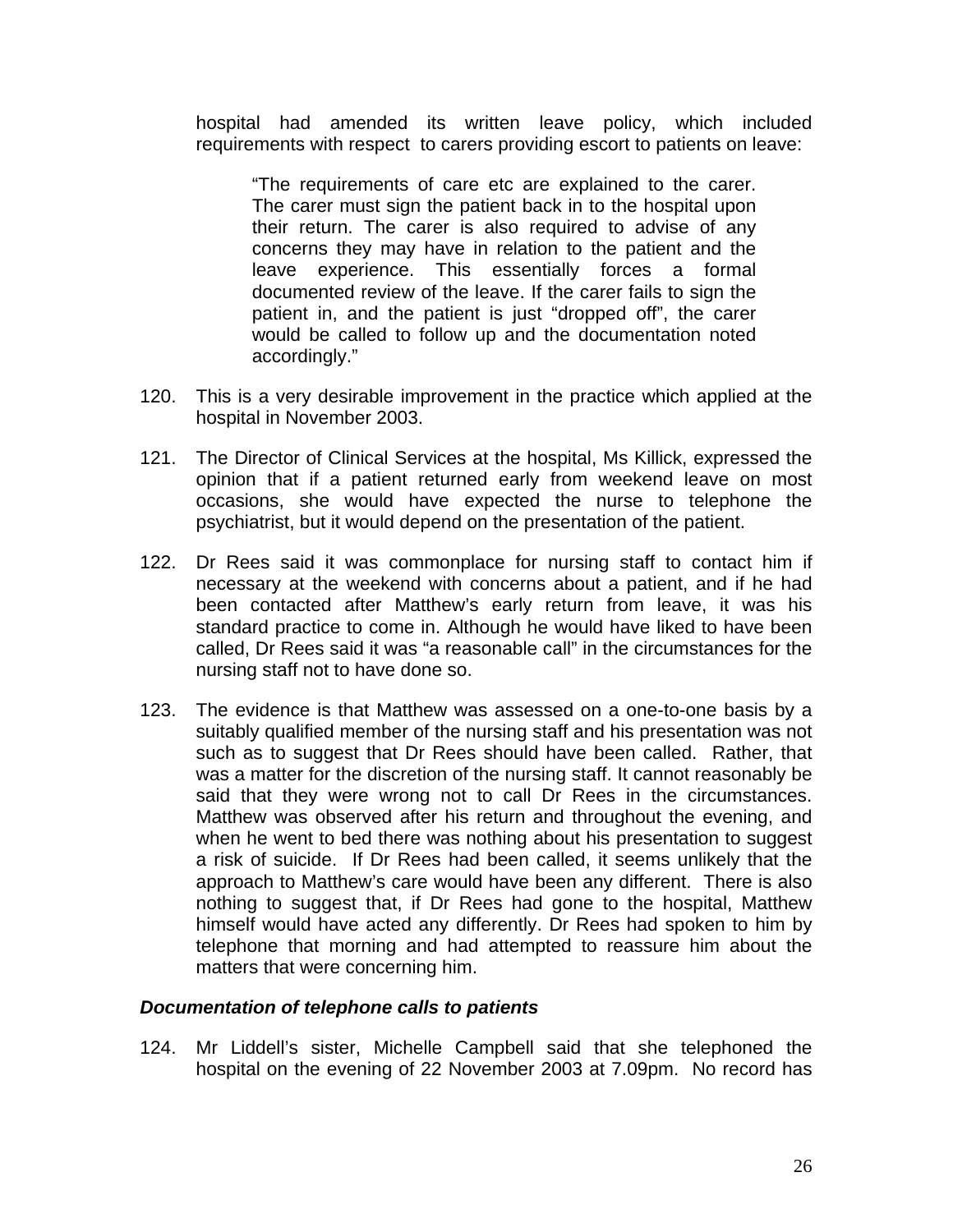been found of that phone call, and none of the nurses who gave evidence could recall such a call.

- 125. The Director of Clinical Services, Ms Killick, gave evidence that she spoke to each of the nurses on duty at that time in relation to whether they took a telephone call from Ms Campbell, but none of them recalled speaking to her. Ms Killick said that if Michelle had expressed more than just concern, she would have expected that something would have been written down in the medical record, or that Ms Hickey or the nurse in charge would have been told. She suggested, however, that nurses received many calls a day and they are not necessarily documented.
- 126. The Chief Executive Officer of the hospital, Ms Gee, said that the volume of telephone calls meant that it was administratively too burdensome for all calls to be documented, and whether that was done was left to the professional discretion of the individual nurse.
- 127. The evidence indicates that it would not be reasonable to require all telephone calls to patients to be documented by nursing staff, given the widely varying nature of the calls. Inevitably, the question of whether or not to write details of a call in a patient's medical records is a matter to be decided in the discretion of the nurse who receives the call. Obviously, some calls will be sufficiently significant to a patient's care that they should be documented. However, Michelle Campbell's evidence of the telephone call she made to the hospital at 7.09pm on 22 November 2003 does not suggest that it was in that category.

# *Availability of means of suicide*

- 128. Ms Killick said that during the years that she was Director of Clinical Services at the hospital, there were regular safety audits. Risks to patients were removed or minimised where possible. In particular, she said, the hanging point risks were minimised – for example, the taps in the showers are low taps for disabled persons, shower hoses are used instead of a fixed shower head, curtain rails in bathrooms and patient rooms will not support a patient's weight. Communications from relevant authorities such as the Australian Council on Health Care Standards and the National Council for Safety and Quality were followed in order to minimise and reduce risks. Ms Killick said, however, that it is not possible to rule out every possible risk. She said that in minimising the risk of suicide, there has to be a balance maintained with human dignity in a therapeutic environment.
- 129. It is not the normal practice of the Toowong Private Hospital to remove shoelaces from patients, although razors, tablets, occasionally belts and other potentially harmful implements are taken. Patient can be placed on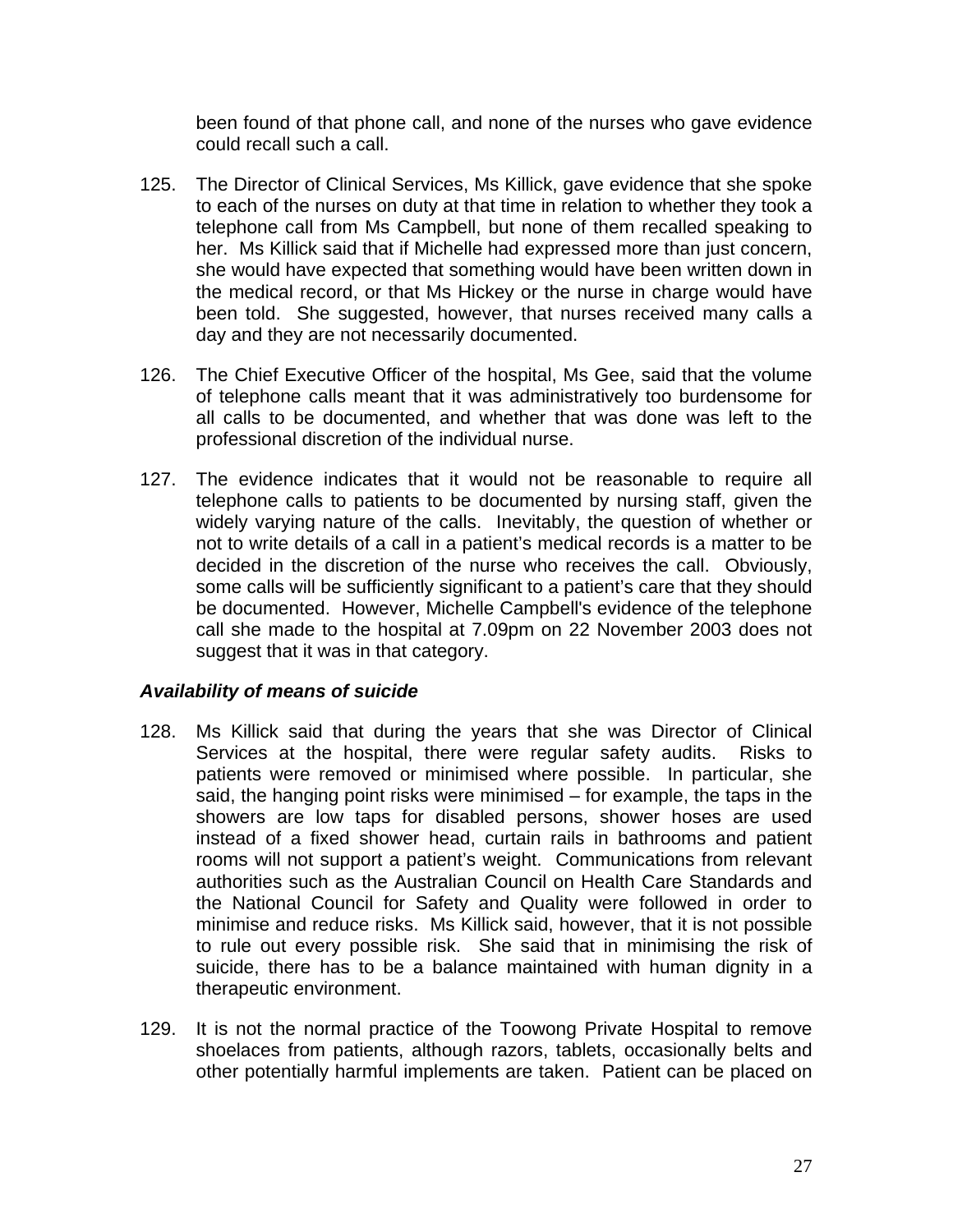frequent visual observations if considered to be at risk of self harm, or if they are expressing severe distress, are agitated or behaving unusually.

130. As to the availability of the means of suicide, Dr Whiteford made this observation:

> "…I think trying to secure the whole hospital from points where someone could unfortunately take their life is virtually impossible. It's an open hospital. It has 54 beds. It's got a courtyard. It's got multiple areas which – for a vast majority of patients is a safe environment, but for a very small minority there are risks, and I don't think those risks can be removed, whether it's the shower taps… [or] other points in rooms or in the general courtyard of the hospital."

131. Dr Whiteford said, however, that there were two special care rooms, on either side of the nurses' station, which could be used if a patient was considered to be at significant risk. The Chief Executive Officer of the hospital, Ms Gee, said that these rooms could be used if a patient was assessed as requiring very frequent observation. If considered necessary, constant observation could also be provided where there is a nurse with the patient constantly.

# **CONCLUSION**

- 132. Matthew Liddell developed post traumatic stress disorder and depression following his close involvement in the events on board the HMAS Westralia on 5 May 1998 in which four others died after a fire broke out in the engine room. This eventually led to his discharge from the Navy in May 2003 as medically unfit. Later that year his condition deteriorated significantly at a time of other stressful events in his life, particularly the separation from his de facto wife and baby daughter. These events appear to have precipitated his admission to the Toowong Private Hospital by ambulance from Tin Can Bay on 8 November 2003.
- 133. After Matthew's condition improved in hospital, his treating psychiatrist gave approval for him to have weekend leave with his sister. On the second of these weekend leaves, he became very distressed about the police investigation of domestic violence proceedings brought by his de facto wife, and on Saturday 22 November 2003, he returned early from weekend leave, and was observed by nursing staff to be initially quite angry. However, he appeared to settle down quite well in the ward. That evening he watched a football match on television and socialised with other patients. When he went to bed after midnight, he appeared to be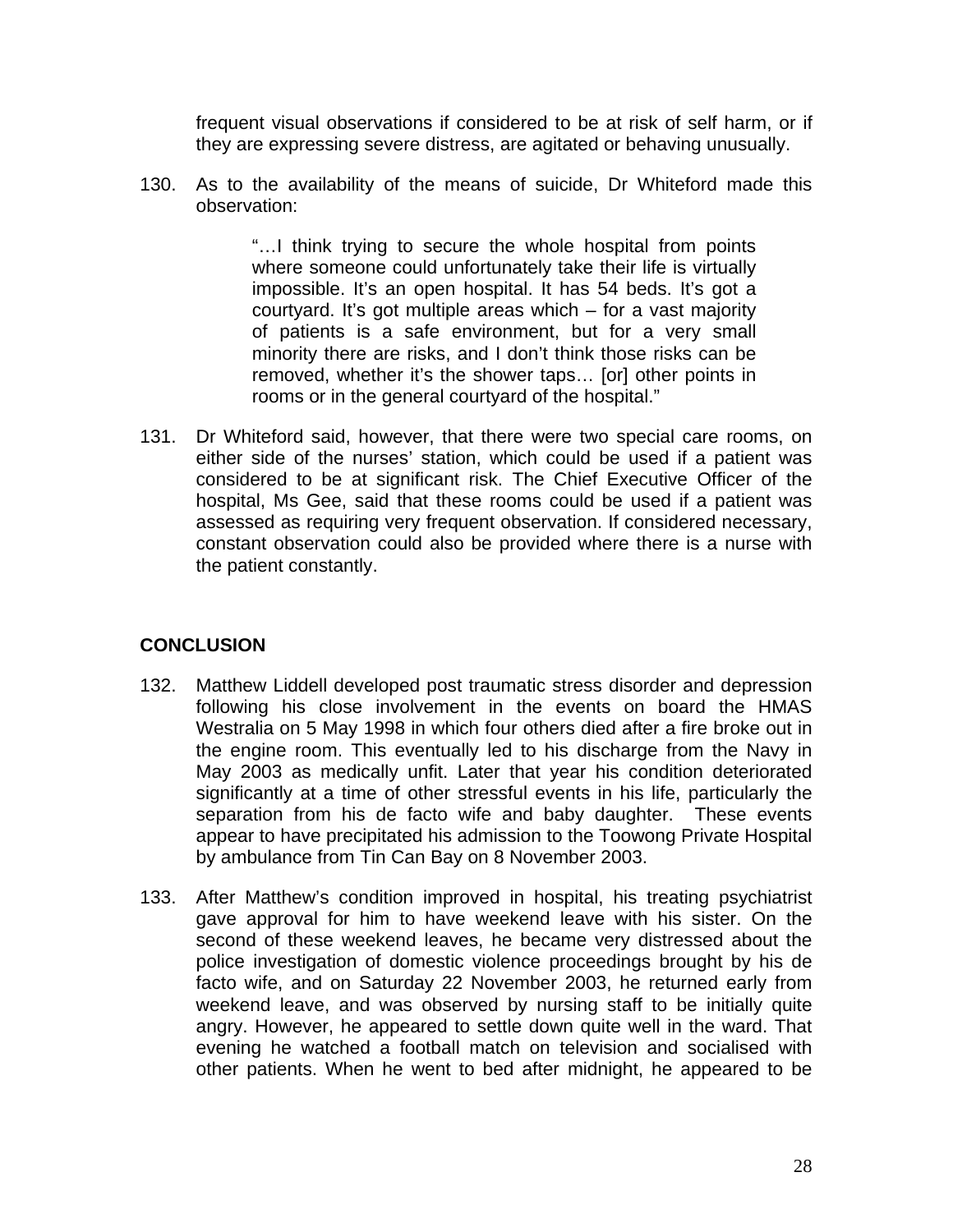quite calm and cheerful, giving no indication that he might be considering suicide.

134. A short time later, a nurse doing the 1 am visual observation rounds found him hanging from a low shower tap in the bathroom area of his room, with a ligature made from a shoe lace attached to his neck. Despite all efforts by the nurses, ambulance officers and doctors to save his life, Mr Liddell did not recover, and died at the Royal Brisbane Hospital on 24 November 2003 shortly after life support was discontinued.

# **FINDINGS**

- 135. I make the following findings
	- (a) The identity of the deceased was Matthew John Liddell.
	- (b) His date of birth was 18 September 1974.
	- (c) His last known address was 2 Arkroyal Drive, Cooloola Cove, Queensland.
	- (d) At the time of death he was not employed but was in receipt of a Navy pension.
	- (e) The date of death was 24 November 2003.
	- (f) The place of death was the Royal Brisbane Hospital, Brisbane.
	- (g) The formal cause of death was:
		- 1. i. hypoxic encephalopathy
			- ii. hanging
		- 2. coronary atherosclerosis
- 136. This court has jurisdiction in appropriate cases to commit for trial any person/s which the evidence shows may be charged with the offences mentioned in section 24 of the *Coroners Act 1958*. There is no evidence at all of the commission of such offences, and I therefore make the formal finding that the evidence is not sufficient to put any person or persons upon any trial. Therefore no person will be committed for trial.

# **RECOMMENDATIONS**

137. Pursuant to section 43 of the Act, I have regard to recommendations which might be made by way of rider to the formal findings. I note the review and consideration given by the Towong Hospital after Matthew's death. In particular I note the improvement of communication that should